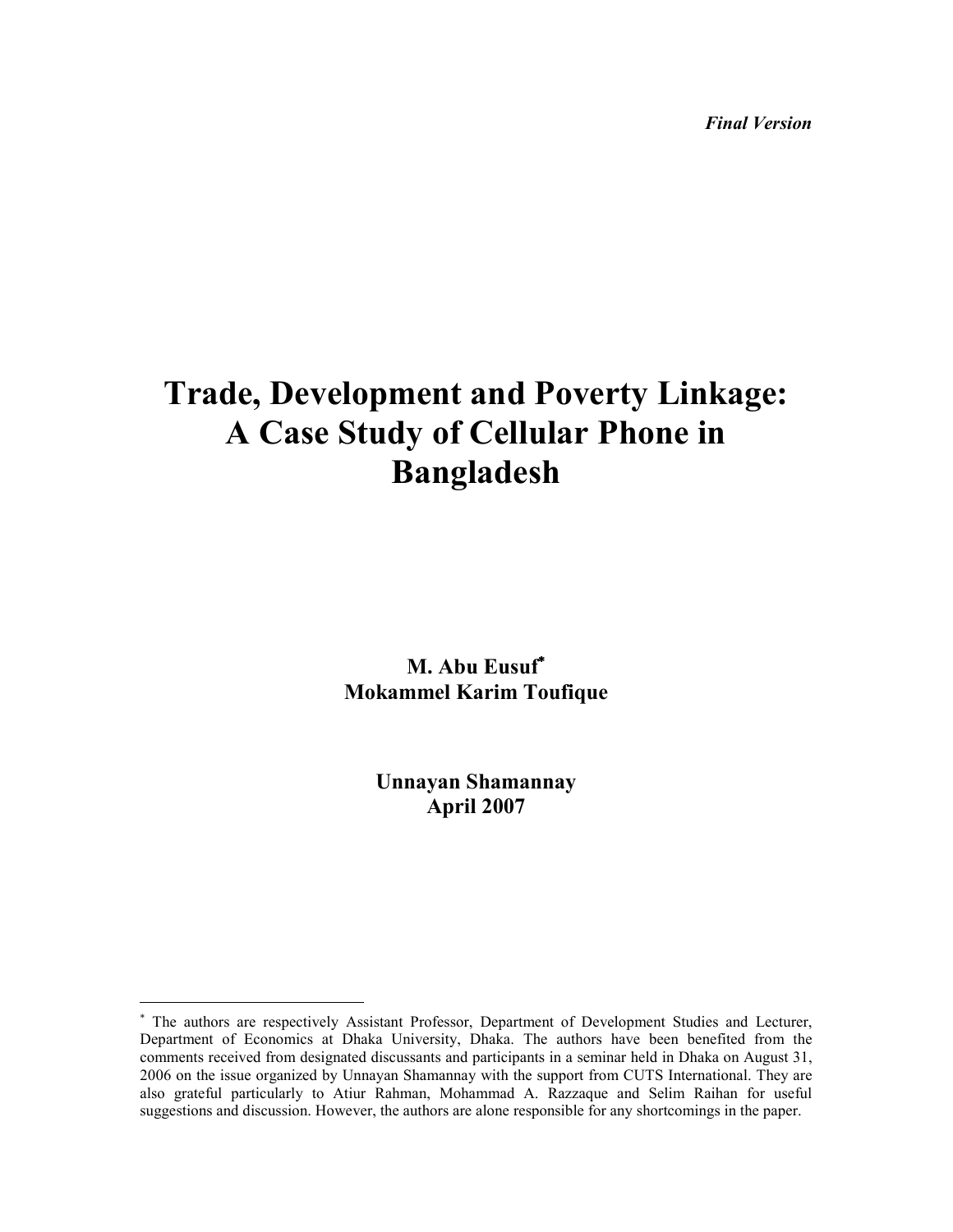# Trade, Development and Poverty Linkage: A Case Study of Cellular Phone in Bangladesh

# I. Introduction

An undisrupted and transparent flow of information has become an integral part of a modern democratic society. Such a flow of information is thought to be pro-poor as the poor usually have difficulties in accessing information and the cost of the information gap is large enough to affect their living standards. Information, in its various forms and the ways it is received, always has a distinct and important role to play for economic development as well as overall social progress. Information dissemination and sharing are important for development. Better access to information changes the way people think or do their businesses. For an agricultural and rural based country like Bangladesh a better flow of information has the potential to play a vital role in improving the level of economic security and the rate of progress. In recent years information related economic activities have increased substantially and also 'Information and Communication Technology' (ICT) has become an important element of development policy making. According to Balit et. al. (1996) "The least expensive input for rural development is knowledge". The role of ICT for development is being increasingly recognized by policymakers across countries. Importantly, ICT helps rural development and food security as it affects agro-meteorology, production technologies, commodities, credit, land and labor markets, laws and regulations, management and training (Calvelo-Rios, 2000).

In this paper we explore the 'trade, development and poverty linkage' in the light of the highly expanding cellular phone sector in Bangladesh. The rest of the paper is organized as follows: Section II analyzes the growth of the cellular phone sector; Section III discusses the contribution of the sector to poverty reduction and economic progress;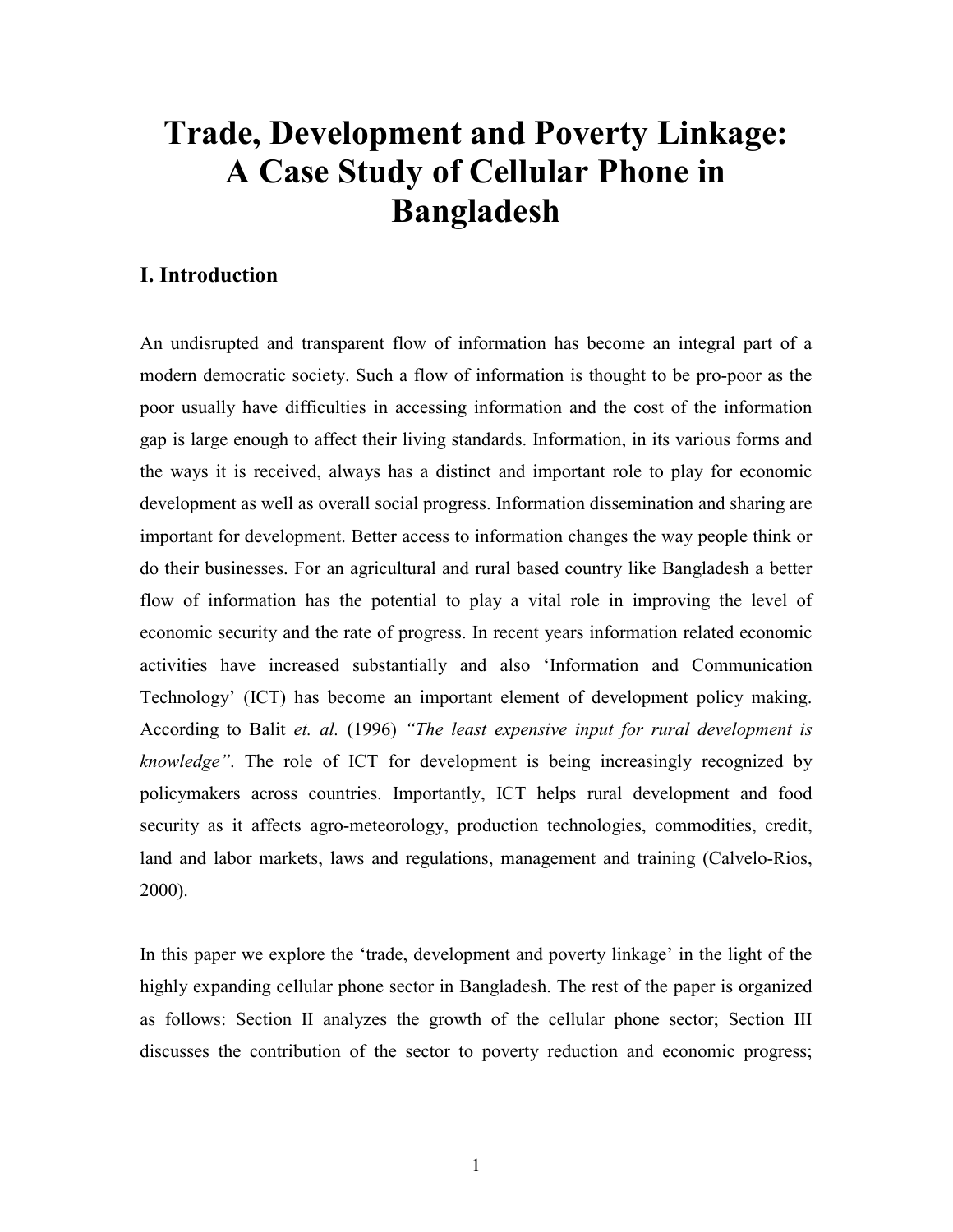Section IV presents the stakeholders' views regarding the cell phone sector and the liberalization in this sector, while Section V concludes the paper.

#### II. The Growth of the Cellular Phone Sector:

# 2.1. The changing telecommunication and trade policy and evolution of the cellular phone sector:

After the independence in 1971, Bangladesh followed an inward-looking development strategy. The trade and industrialization policy environment was characterized by massive nationalization of industries, high import tariffs, quantitative restrictions etc. Bangladesh Telegraph and Telephone Department was formed under the Ministry of Posts and Telecommunications which aimed to run the telecommunication services on commercial basis. In 1996 Bangladesh Telegraph and Telephone Department was transformed into a corporate body. In 1979 Bangladesh Telegraph and Telephone Board (BTTB), effectively a monopoly service provider, was created.

The decade of 1980s was marked by the slow introduction of various liberalization policies in the trade and industrial environment. In 1989, for the first time, a private company named Bangladesh Telecom Ltd (BTL) was allowed to provide cellular phone service in Bangladesh (later the Pacific Bangladesh Telecom Ltd. (PBTL) carried out the responsibility). In the same year Bangladesh Rural Telecom Authority (BRTA) was issued a PSTN license by the government to provide telecommunication services in rural areas with an exclusivity of 30 years.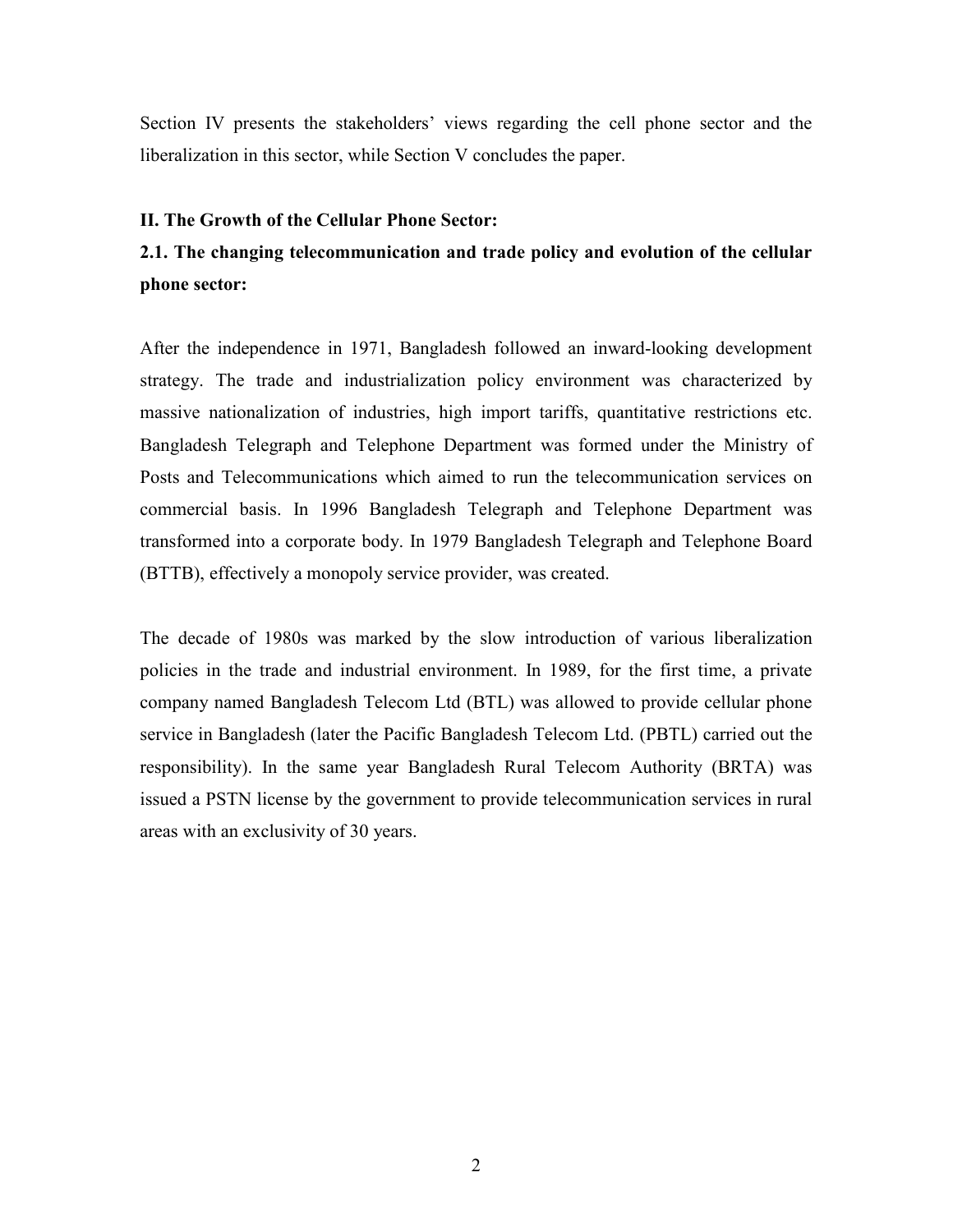

In the 1990s Bangladesh adopted trade liberalization at a faster pace which brought dramatic changes in the countries trade and industrial environment. Level of protection was falling significantly while the openness of the economy was rising. In 1993 the BRTA license was modified to cover 199 northern upazilas and the exclusivity was reduced to 25 years and also the government issued PSTN license to a private operator, Sheba Telecom (Pvt.) Ltd, to cover rural areas in 191 southern upazilas with an exclusivity right of 25 years. However the BRTA became extinct in 2004 as the owners took different licenses. In 2001 the WorldTel got the permission to install and operate 3 lakhs fixed lines in the Dhaka Metropolitan Exchange Area with an exclusivity of 4 years (A 2005 Supreme Court decision has made the exclusivity right illegal and invalid).

| Operator      | Type of Service                             | Area Covered      | License<br>Issue | Commencement<br>of Service | License<br>Period<br>(years) |
|---------------|---------------------------------------------|-------------------|------------------|----------------------------|------------------------------|
| PBTL/Citycell | AMPS and<br>CDMA Cellular<br><b>Service</b> | Nationwide        | 1989             | 1993                       | 20                           |
| Grameen Phone | <b>GSM</b> Cellular<br><b>Service</b>       | <b>Nationwide</b> | 1996             | 1997                       | 15                           |
| TMIB/Aktel    | <b>GSM</b> Cellular                         | Nationwide        | 1996             | 1997                       | 15                           |

Table 1: Basic Information about the Cellular Phone Operators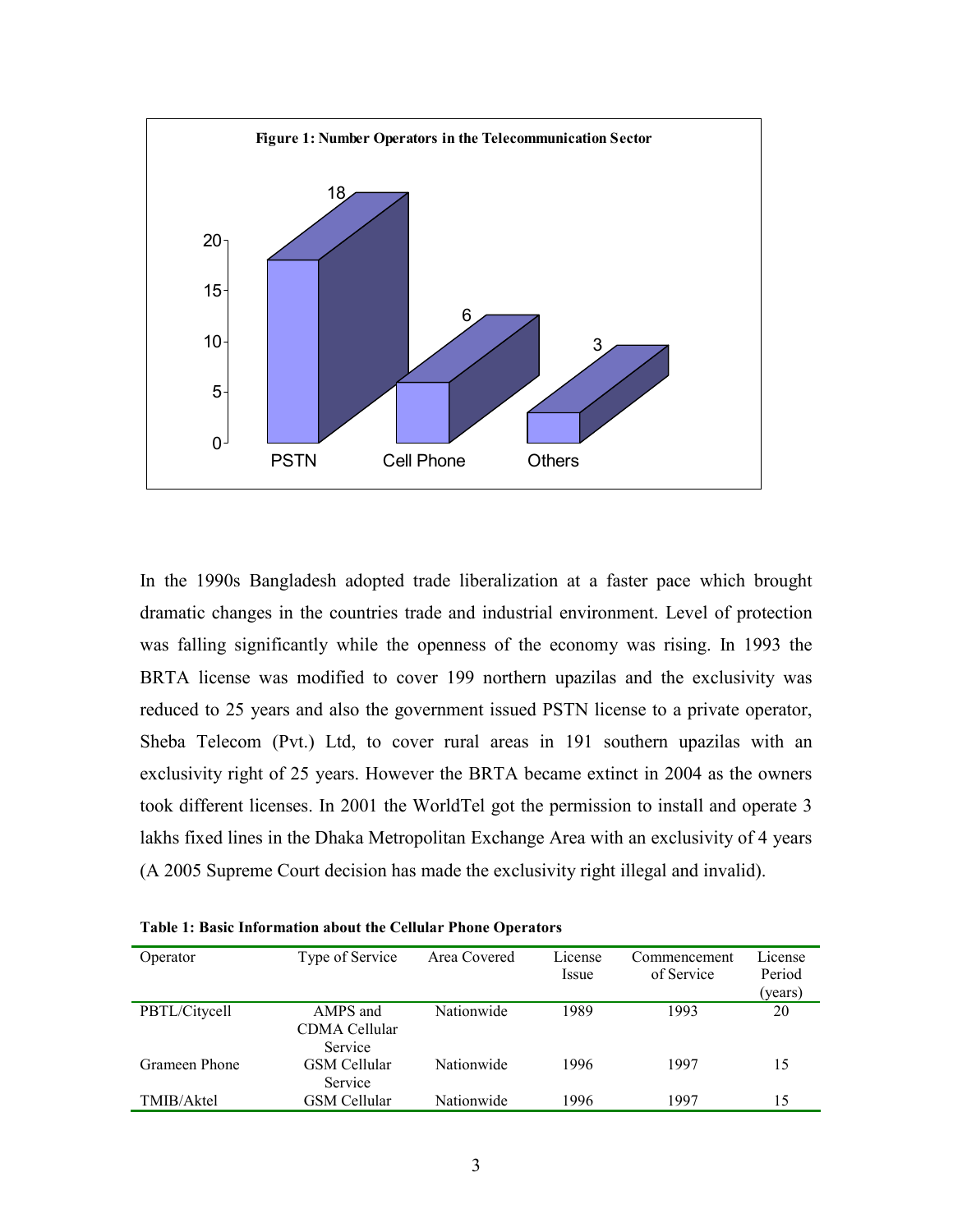|                     | Service             |            |      |      |    |
|---------------------|---------------------|------------|------|------|----|
| Sheba               | GSM Cellular        | Nationwide | 1996 | 1998 | 15 |
| telecom/Banglalink  | Service             |            |      |      |    |
| Teletalk Bangladesh | <b>GSM Cellular</b> | Nationwide | 2004 | 2005 | 15 |
| Ltd.                | Service             |            |      |      |    |
| Warid Telecom       | GSM Cellular        | Nationwide | 2005 |      | 15 |
|                     | Service             |            |      |      |    |

The first privately-run cellular service, Citycell, began its operation finally in 1994 (PBTL got the license in 1989) and under the protective regulatory environment created by the government, it operated like a monopoly charging sky-high prices and making supernormal profit. Later, in 1996, Grameen phone (GP), TM International Bangladesh (TMIB) and Sheba Telecom (Pvt.) Ltd, three private companies, were given licenses (all for 15 years) to provide cellular phone services. GP and TMIB began their services in 1997 while Sheba Telecom (Pvt.) Ltd entered the market in 1998. In 2004 Bangladesh Telegraph and Telephone Board (BTTB) was given a license by the government to provide cellular phone services. In 2004 interconnection between telecom operators became a mandatory which was a need for years. In 2005 a license was issued to the Warid Telecom Ltd. to provide cellular phone services for 15 years. However this  $6<sup>th</sup>$ operator is yet to formally enter the market.

Amid the immense need for an effective regulatory body, Bangladesh Telecommunication Act, 2001 established Bangladesh Telecommunication Regulatory Commission (BTRC) which started functioning in the following year with the basic objective of liberalizing and creating competitive environment to attract local/foreign investors which would ultimately help a desired growth of the sector. The BTRC relaxed the PSTN licensing system by adopting an open licensing regime with no restriction on the number of operators with a view to promote private sector participation.

In recent years the BTRC has permitted a shift in the 900 MHz frequency by allowing the 1800 MHz frequency too. This will, for sure, help the cell phone operators to expand their networks and to improve the quality of services provided. The Grameen Phone received a VSAT license for her own IT use.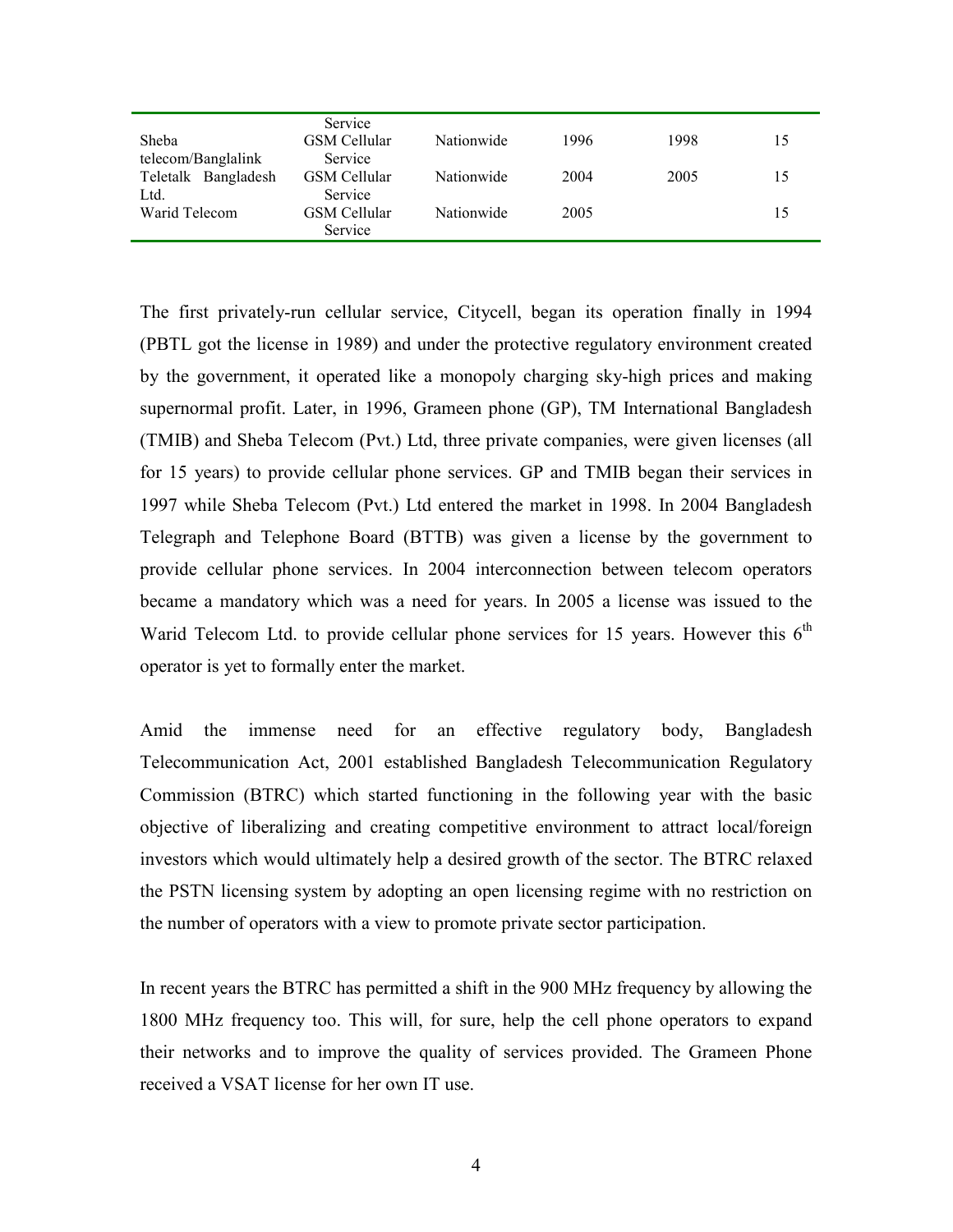In 2004 the Government has approved the use of Voice over Internet Protocol (VOIP). However the BTRC is yet to formulate the guidelines and provide licenses. If brought into action, the cell phone users will be able to make overseas calls at a very cheap rate, a facility that is presently being enjoyed by the BTTB subscribers.

In the annual budget for 2004-2005, the import tariff on mobile phone handsets was set at a flat rate of taka 1500, which was as high as taka 4000 in the previous year. In the 2005- 06 budget, the import duty was lowered to taka 300. However, the government imposed a new charge of taka 900 for each new connection thus raising the level of the barriers of entry.

In the year 2004-05 people observed an intense competition in the cell phone market characterized by the introduction of new products and services at lower prices by the operators in an attempt to strengthen their respective positions. Also the operators followed aggressive policies in regard of promotion and communication in the market. The Grameen Phone signed separate agreements with the other operators for voice and SMS traffic. This has greatly added to the consumer satisfaction. The interconnection agreement with the BTTB, the state-owned monopoly provider of fixed line services, has also been undertaken by different operators.

The companies has began to introduced the EDGE technology which if fully implemented would enable the subscribers to access the high speed data and internet facilities. Since the rural people will have the access to internet (the information highway), this is likely to abridge the 'digital disparity' between rural and urban areas.

#### 2.2. In-depth Analysis of the Sector:

## 2.2.1. Size and Growth of the Cellular Phone Sector:

During the last couple of years the cellular phone sector has registered a phenomenal growth. In 1997 the growth was 550% owing to the entry of a second company in the market ending a five-year monopoly of PBTL (Citycell) and also to the narrow subscriber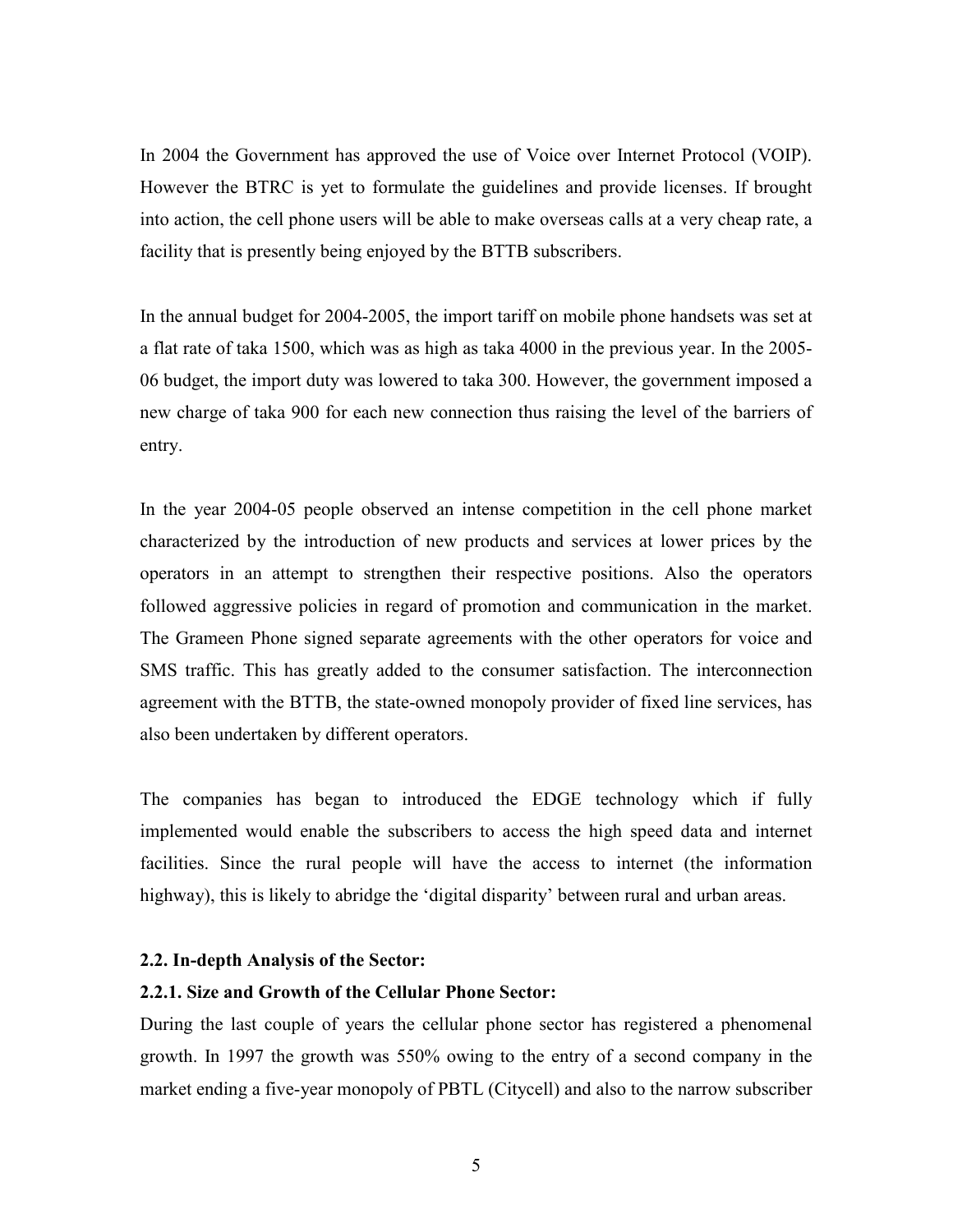base. However during the last 2 years, even when the subscriber base is high (compared to the initial stage), the sector has grown at a rate over 100%. The same is likely to happen in the running year too. The cell phone subscribers now comprise around 90% of the total telecommunication subscribers.





Figure 3 makes a comparison between cell phone and PSTN in terms of the growth of subscribers. In 2001 there were 660,000 cell phone subscribers relative to 560,000 PSTN subscribers. By the mid-2006, these numbers have increased to 13,000000 and 1,000000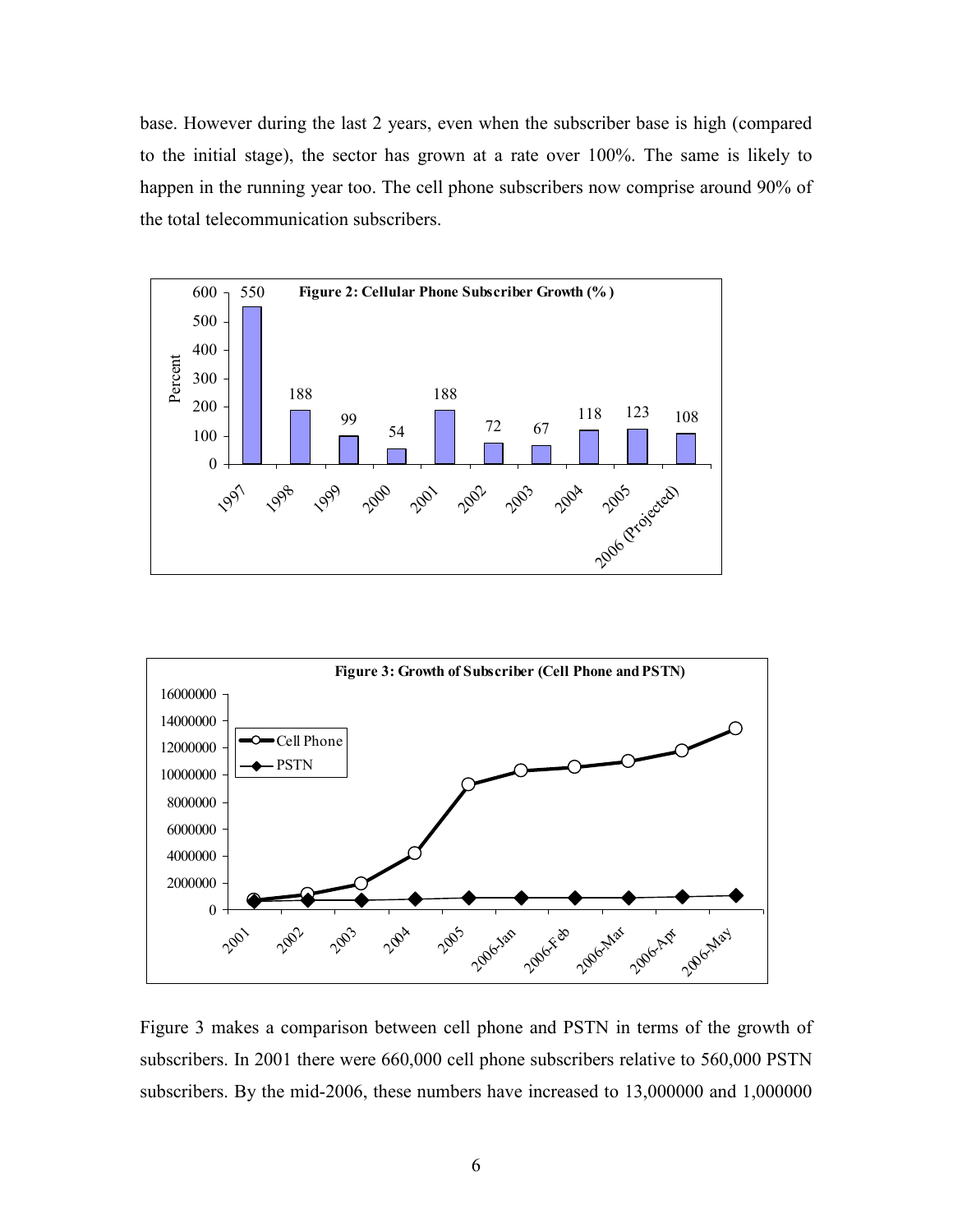respectively. Whereas in 2001 the number of cell phone subscribers was 1.18 times of the number of landline subscribers, in 2006 this ratio is 13:1.



In Bangladesh the cell phone operators offer two types of services based on the bill paying system. From the figure above it is evident that over the years the number of prepaid subscribers has increased. In 2000-01 53% of the subscribers were postpaid users and the remaining 47% were prepaid users. But in 2004-05, 90% of the subscribers are prepaid users whereas only 10% are using the postpaid system. It can well be argued that the prepaid system is more user-friendly.

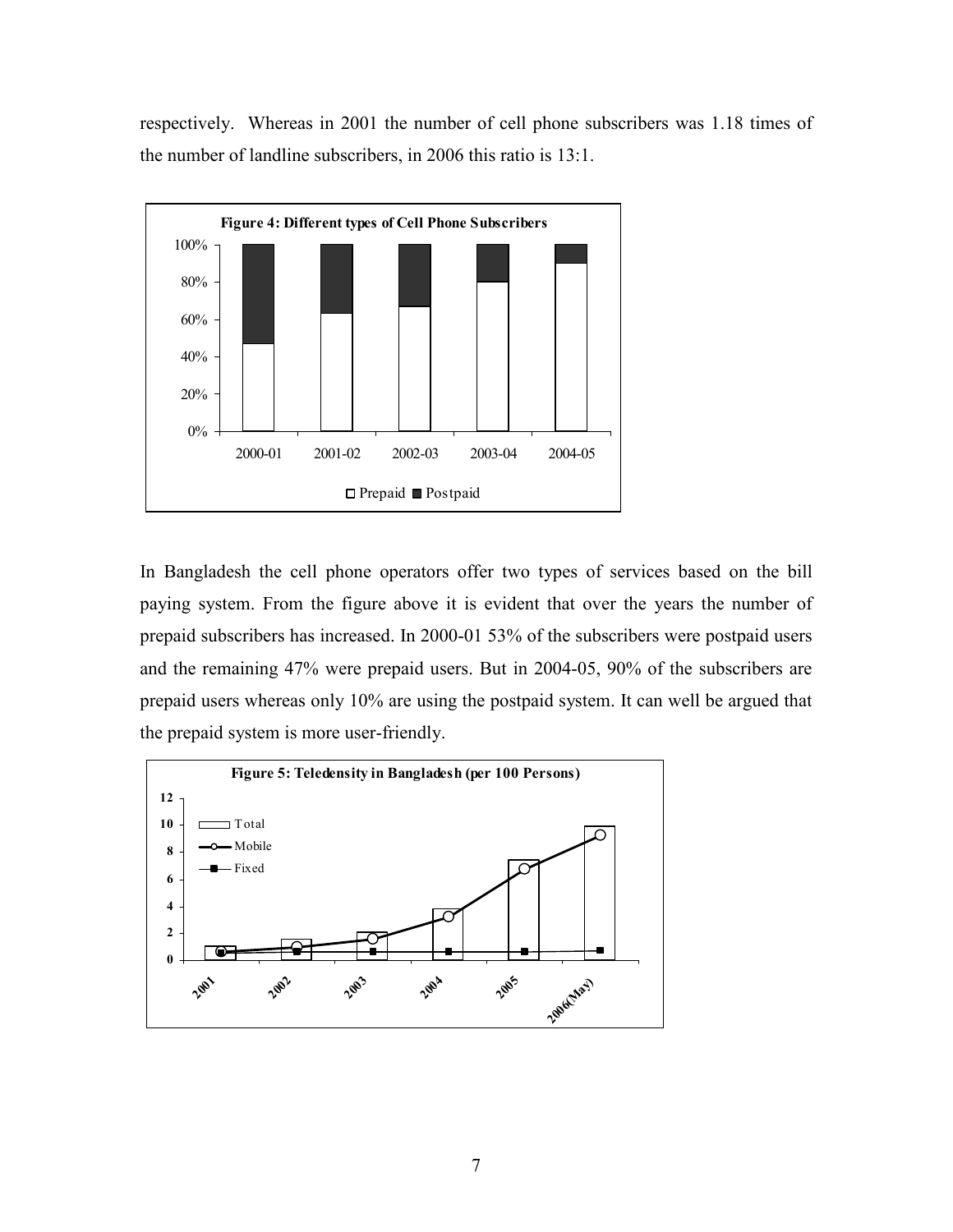The cellular phone companies are playing a crucial role in increasing the country's telephone penetration rate which is one of the lowest in the world. Figure 5 shows the teledensity per 100 people in Bangladesh over the last 5 years. In 2001, the teledensity for fixed telephone was .49 and up to May 2006 it increased only to become .69. This fact of insignificant improvement in landline teledensity is evident from the almost horizontal line in the figure. On the contrary, the teledensity for cellular phone has increased from mere .58 in 2001 to 9.28 in 2006 (May). When both cellular phone and landline phone are considered, teledensity rose from 1.07 to 9.97 between 2001 and 2006 (May). Though the cell phone companies with their spectacular growth have set up a large network with a wide coverage around the country, the teledensity is still among the lowest in the world.

#### Factors helping the growth of cellular phone sector:

- a. Deregulation measures in the telecommunication sector.
- b. Lower level of teledensity.
- c. Inadequate and inefficient fixed phone infra-structure.
- d. Increased competition in the cellular phone sector resulting from the entry of two new operators that resulted in some alluring offers from the competing companies to expand/retain the subscriber base.
- e. Reaching the people through improved network and easy availability of cell phones. On the other hand BTTB is characterized by long waiting time, limited network and capacity and outdated technology.

### 2.2.2. The competitive environment in the sector:

In 1989 the government issued license to only one operator to provide cellular phone service. The operator, the Citycell, entered the market in 1993 and enjoyed monopoly power for 4 years. In this period the growth of the sector was very slow, and the cell phone was only for people in the upper (income) echelon of the society. The second cell phone operator, the GP, entered the market in 1997. Though the call charge fell, it was not sufficient to transform cell phone's image from a 'luxury' to a 'necessity'. However, gradually the scenario changed due to increased competition among the operators. Probably the most important changes came when the Orascom took over the Sheba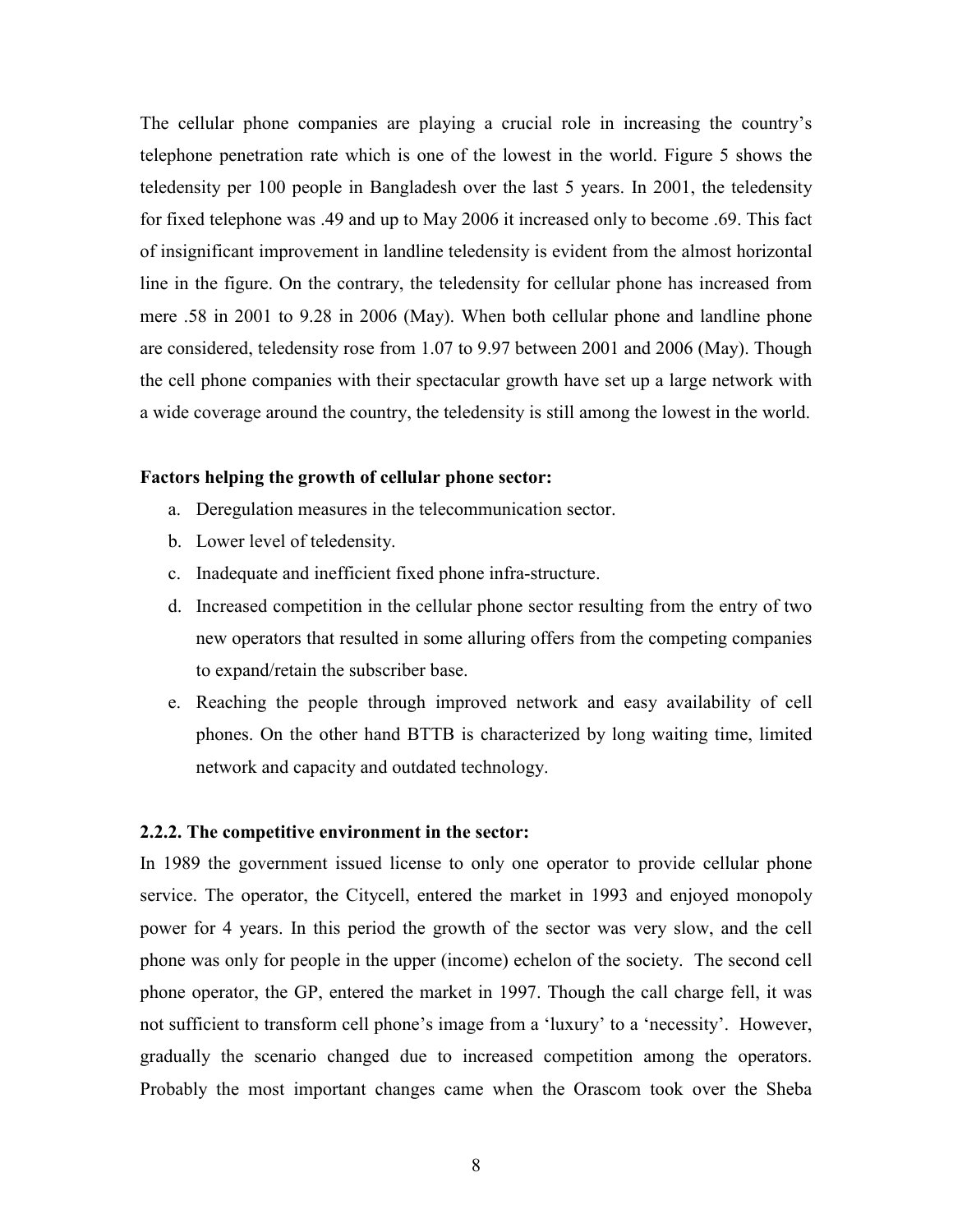Telecom Ltd and began functioning as Banglalink. To capture the market it came with some lucrative offers of lower call charges that forced other operators to reduce their call rate. In 2005 another operator, the 'teletalk', entered the market with low call rates and PSTN access (Teletalk is a BTTB project). So the price of cell phone service has fallen with the increased level of competition leading to enlarged consumer benefits.

| Year | Pre paid          |                   | Post paid         |                   |  |
|------|-------------------|-------------------|-------------------|-------------------|--|
|      | Minimum rate      | Maximum rate      | Minimum rate      | Maximum rate      |  |
|      | (Taka per minute) | (Taka per minute) | (Taka per minute) | (Taka per minute) |  |
| 2004 | 2.00              | 7.00              | 1.50              | 4.00              |  |
| 2005 | 0.75              | 4.80              | 0.80              | 4.00              |  |

Table 2: Minimum and Maximum Call Rates in the Last Two Years

The increased competition in the cell phone sector in recent year has certainly raised the consumer benefit. Following the table above, between 2004 and 2005, the minimum call rate per minute for pre paid subscribers has fallen for 2.00 taka/min to 0.75 taka/min whereas the maximum call rate has fallen from 7.00 taka/min to 4.80 taka/min in the same period. On the other hand for post paid subscribers, the minimum rate has decreased from 1.50 taka/min to .80 taka/min while the maximum rate has remained unchanged between 2004 and 2005. So the pre paid subscribers (who form almost 90% of total subscribers) has benefited most from this increased competition compared to the post paid subscribers.

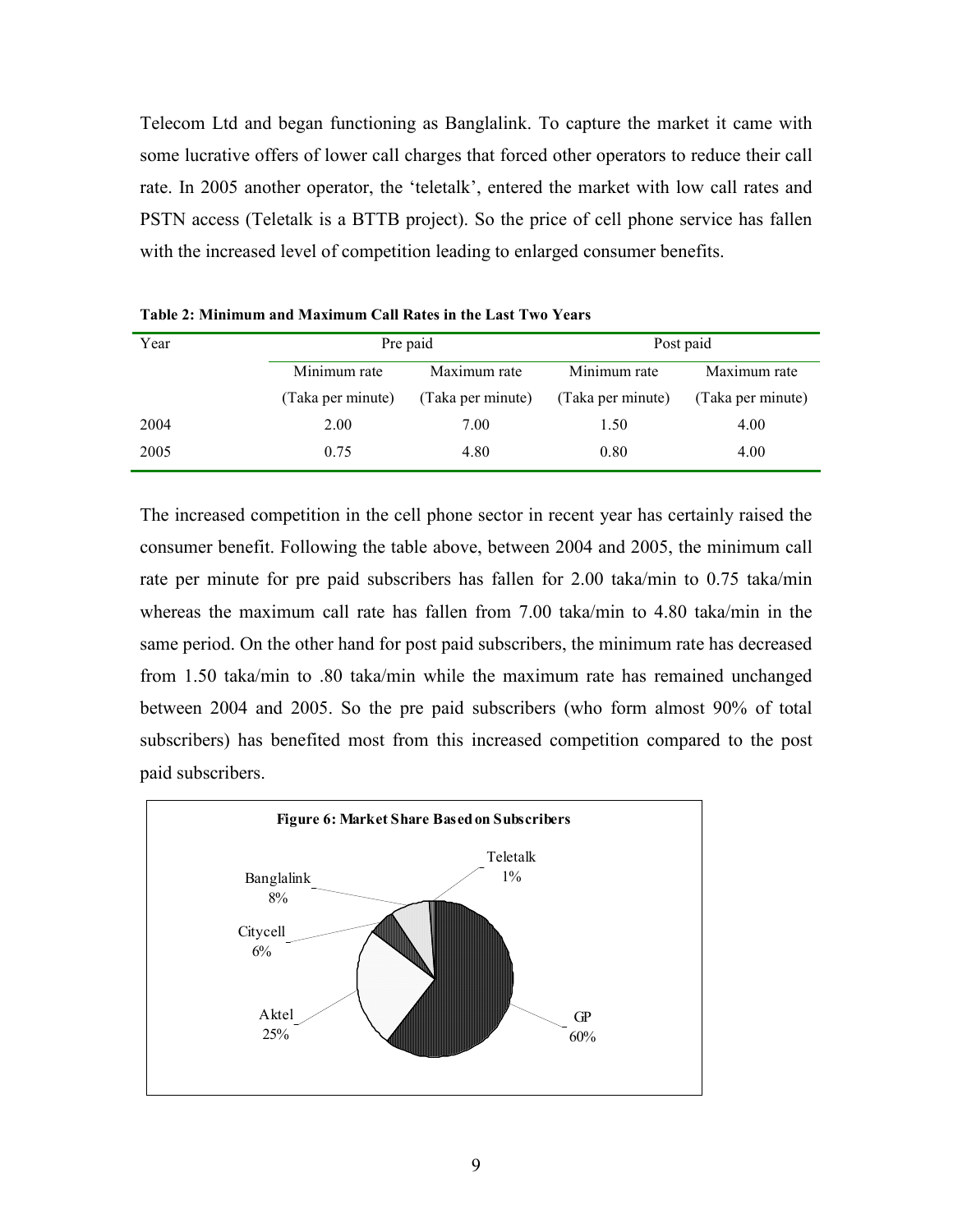However it is a highly concentrated market as only 5 firms are currently providing the services. The three largest operators (GP, Aktel and Banglalink) hold 93% of the market share in terms of the number of subscribers and 94% of the total market when the revenue earning is considered [See figure 6 and figure 7 below]. So the concentration ratio is higher for the cell phone sector. Here it is worth mentioning that given the scale economies due to advanced technology and marketing strategies, oligopoly is the most likely outcome in such markets. But it remains to the regulatory body to extract the most efficient outcome from the market participant in such a structure.

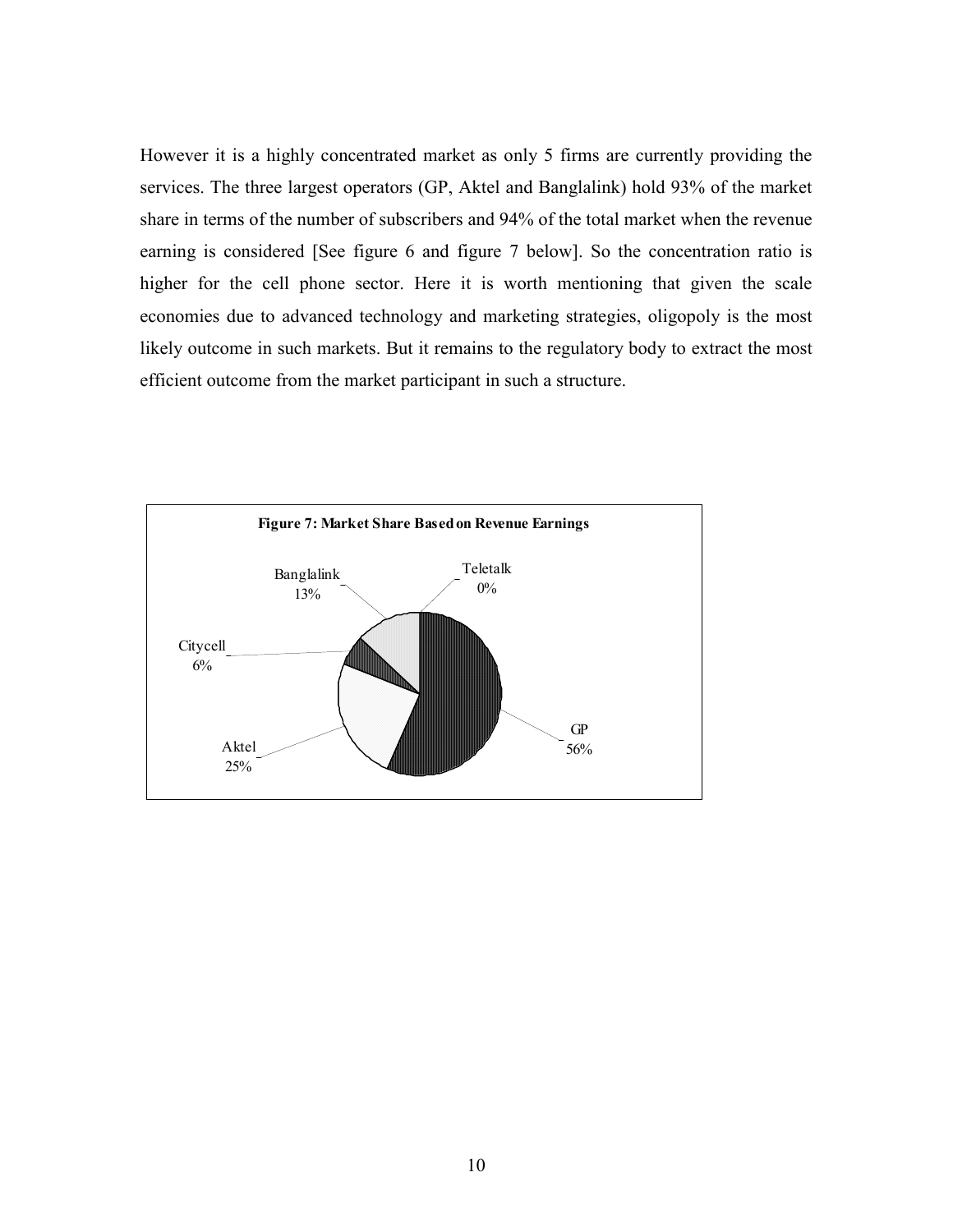

The liberalization in the telecommunication sector has also attracted a large amount of foreign investment. The Banglalink is owned totally by a foreign investor whereas the whole investment in teletalk is from a local source. In GP, Aktel (TMIB), and Citycell (PBTL) the share of foreign investment is 62%, 70% and 45% respectively. Since the government allows 100% foreign equity and the foreign investors can repatriate their share of profit completely (and since the market is expanding rapidly), a number of foreign firms have shown their interest to operate in the market.

To keep pace with the rapid expansion of the sector the companies are making huge investments. For example the AKTEL made and investment of taka 3400 million to enter the market. The company's investment in 2004 and 2005 was taka 2124 million and taka 11693 million respectively. While entering the market the Grameen Phone made an investment of USD 52 million. In 2004 and 2005 the company's investment was USD 189 million and USD 388 million respectively. The investments decisions of these two companies in the last 2 years indicate how rapidly the sector is expanding with a huge potentiality.

The telecommunication sector, especially the cellular phone sector has cropped up as the most promising as well as the highest growing sector. With nearly USD 1 billion investment in the pipeline, the sector will certainly remain the same for years to come. A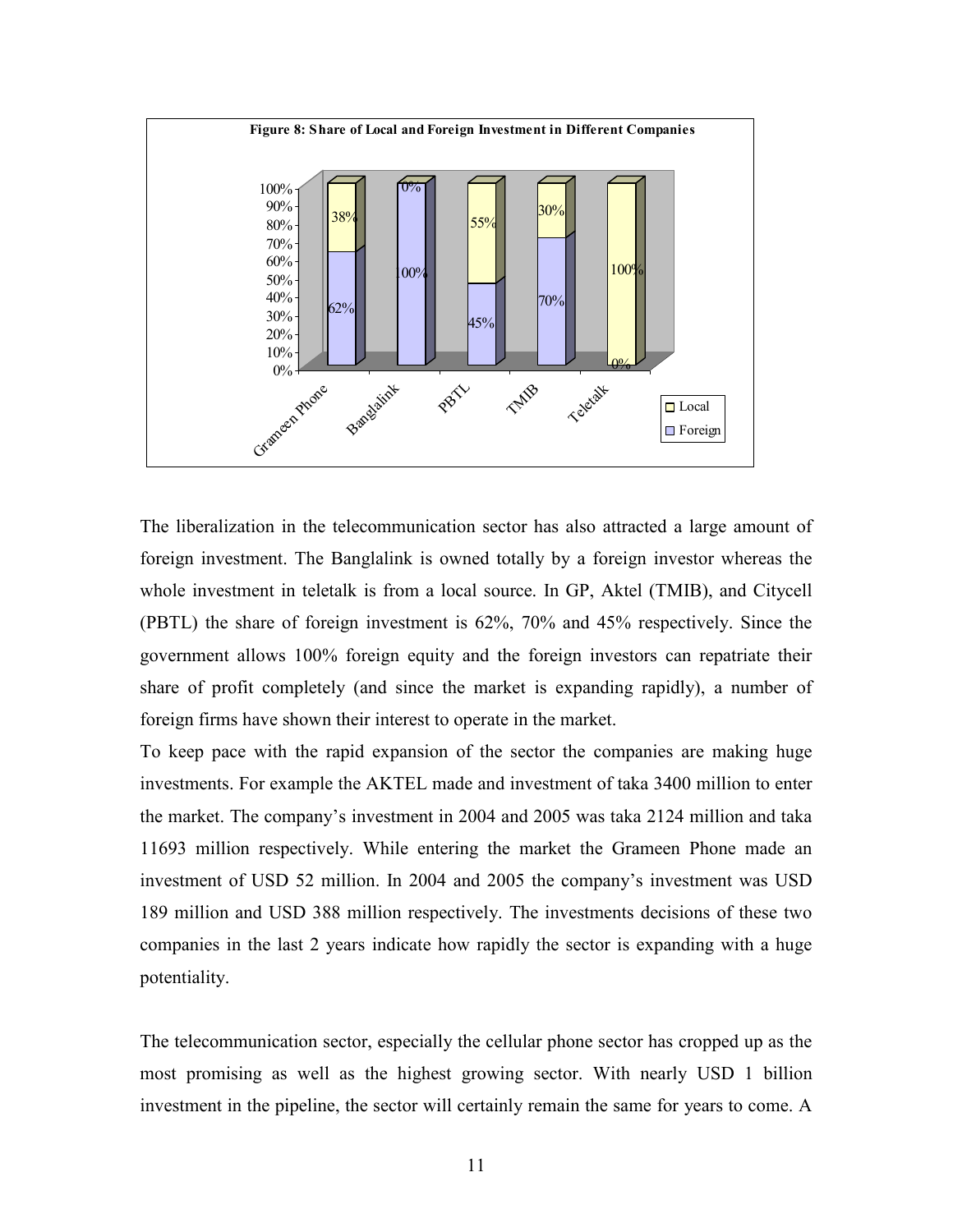number of land phone companies offering fixed line phones in the main cities of the country are likely to enter the market soon. As a result intense competition is expected in the coming years. And it is also expected that under the proper regulatory supervision, the operators in their struggle to strengthen their position in the market will introduce more products while ensuring better quality at the same time.

#### 2.2.3 Employment Generation:

The rapid growth of the cell phone sector has an important impact in terms of employment generation-----both direct and indirect. The expansion of this sector during the last decade has created a discernible demand for skilled labor which has also its bearing on the academic as well as professional degrees sought by the young generation. These increased working opportunities have also other positive externalities which are realized through the reduced extent of unemployment.

#### Direct employment

Direct employment in the Grameen Phone during the first two years of its operation was mere 591 which reached 3970 in 2006. Among them 2490 (63 percent) are semi-skilled while the rest (1480, 37 percent) is skilled labor. 84 percent of the employees are males while females constitute 16 percent of the employees. Though most of the employees are males, relatively more females are employed in comparison with the national statistics (especially when compared to the public sector). 99.5 percent (3950) of the employees are local people while foreign nationals are only .5 percent (20) of total employees.

The Citycell started with 80 skilled labors and now 611 skilled employees (as of February 2006) are working here. Within the first 2 years of its operation, the AKTEL employed 112 workers (only 4 of them were foreign nationals) and now (as of August 2006) 1265 people are working  $(25 \text{ of them are foreigners})$ . This statistics is for skilled labor only<sup>1</sup>. 86 percent of the employees are males and the rest (14 percent) are females.

#### Indirect Employment:

 $\overline{a}$ 

<sup>&</sup>lt;sup>1</sup> Information regarding workers of other skill levels was not available.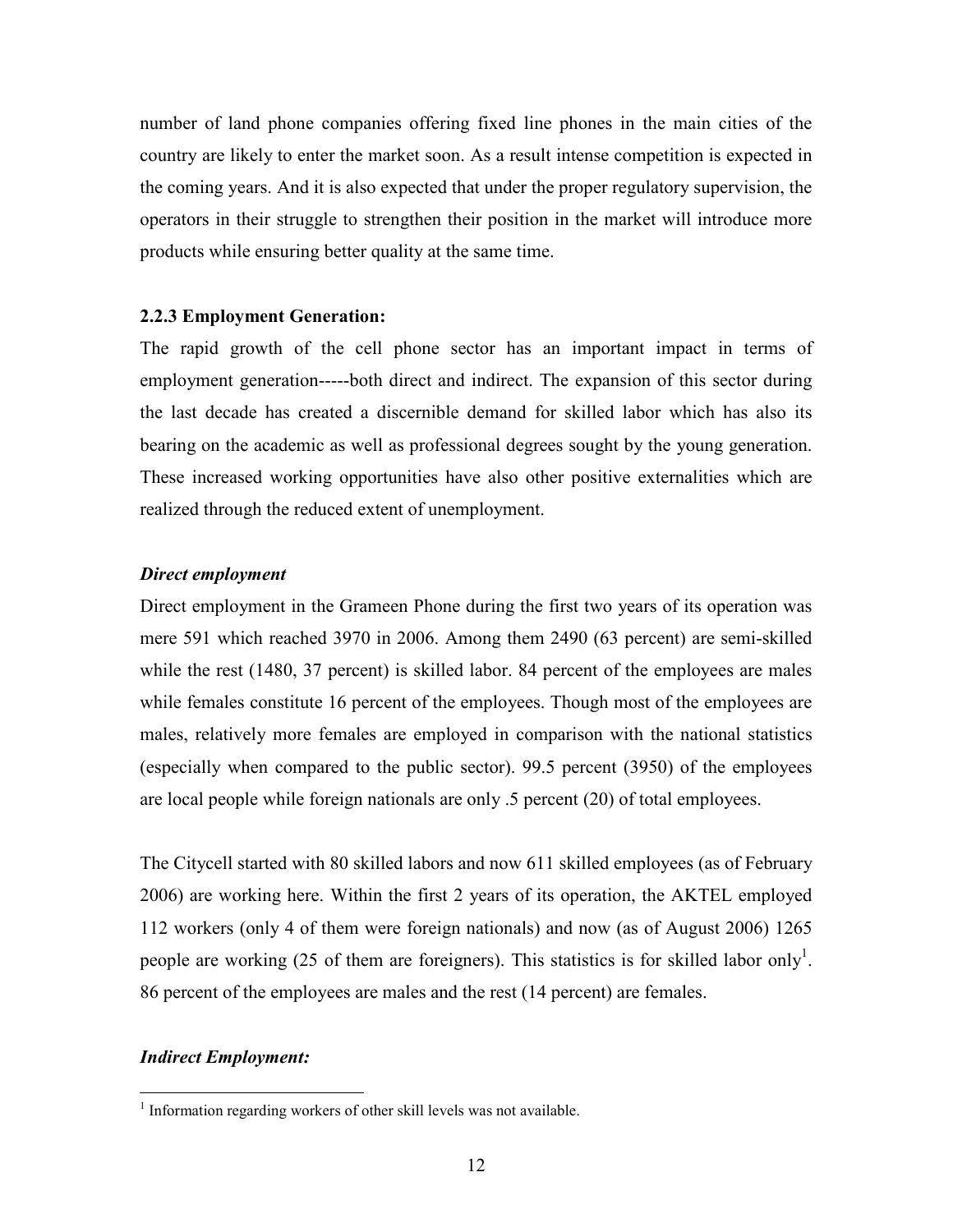The indirect employment opportunities generated by the highly expanding cell phone sector certainly exceeds the direct employment opportunities by far. Centering this sector a huge network of dealers, sub dealers, agents, distributors, suppliers and contractors has been formed. A large number of people are engaged in those activities. Many people are involved in the retail business of SIM and scratch card sales and telephone services. The demand for stationary, printing and technical services has increased substantially. The cell phone companies are spending a significant amount of money for advertising which has led to the inception as well as expansion of many advertising firms. Also a number of legal and professional bodies have benefited from the expansion of this sector.

### Improving the Skill Level:

The companies are also taking some care to raise the skill level of their employees. The management is providing different types of training to their employees. They involve:

- a. Foreign training
- b. Local training.
- c. In-house training.
- d. Education loans.

#### Labor Mobility:

Though the sector is expanding at a high rate and the number of employees of various skill levels is rising as well, the within sector labor mobility has been quite low. For example, the Grameen Phone has employed around 600 customer managers at different customer care centers throughout the country. Their service is contractual and no provision for promotion (though they receive salary increments). A reason for this low mobility is perhaps the ready availability of workers with different skill levels. Also those contractual agreements are more cost-effective from the companies' point of views. However when the industry matures, this scenario is likely to change.

#### 2.2.4. Earnings of the Cell Phone sector: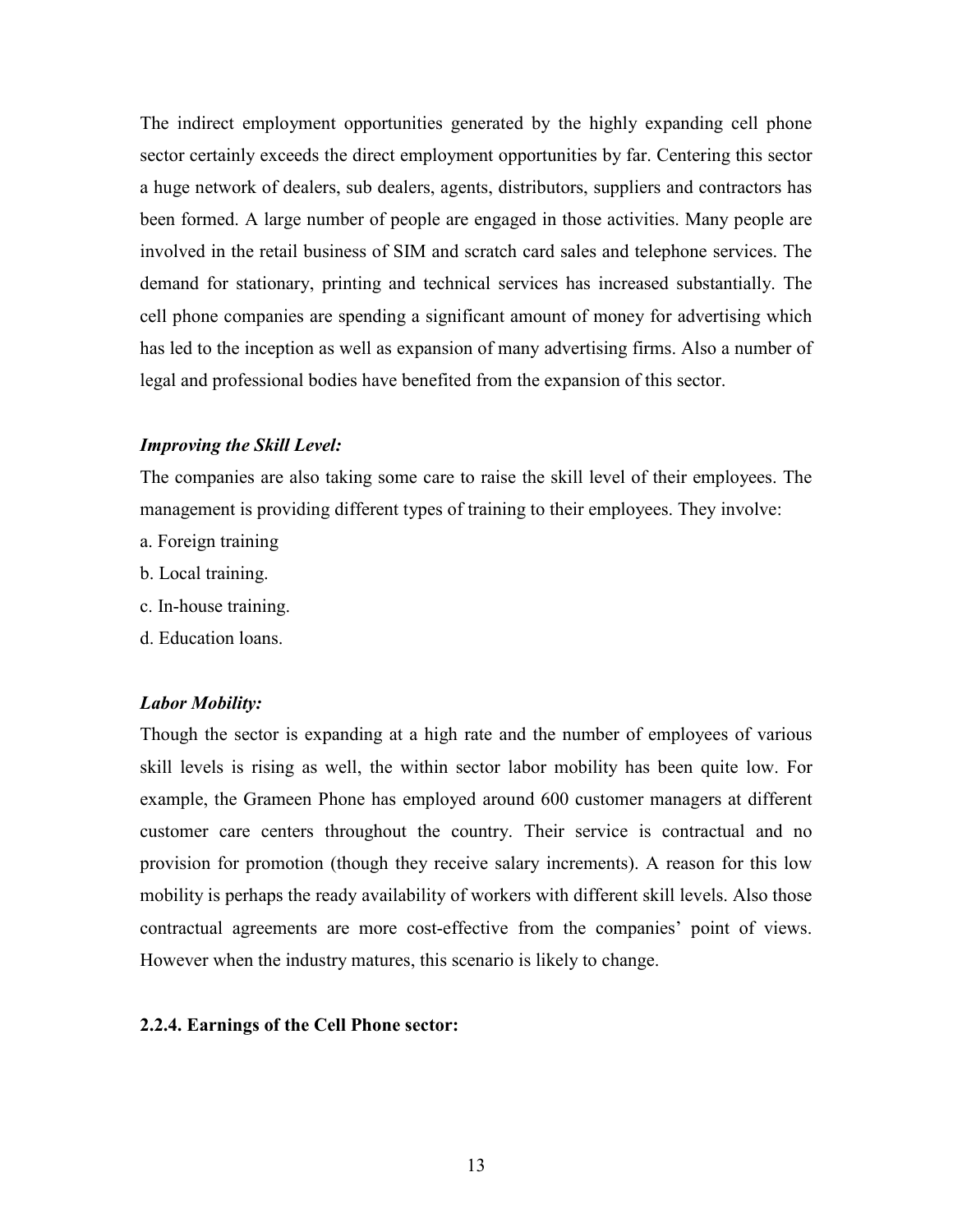Figure 9 displays the revenue of the cell phone operators in recent years. The largest increase in revenue took place between 2003-04 and 2004-05. Though the revenue fell slightly in 2005-06, it is expected to rise in the current year.



The total gross revenue of the Grameen Phone was taka 231 million in 1997 which stood at taka 29627 million in 2005, almost 128 times of the initial year. The AKTEL earned revenue of taka 177 million in 1998 and it earned taka 9276 million as revenue in 2005, the latter being 52 times of what it was in the inception year.



Figure 10 displays the revenue of 3 cell phone companies during the last four years. From the figure it is evident that for all those companies the revenue earnings have registered significant increases.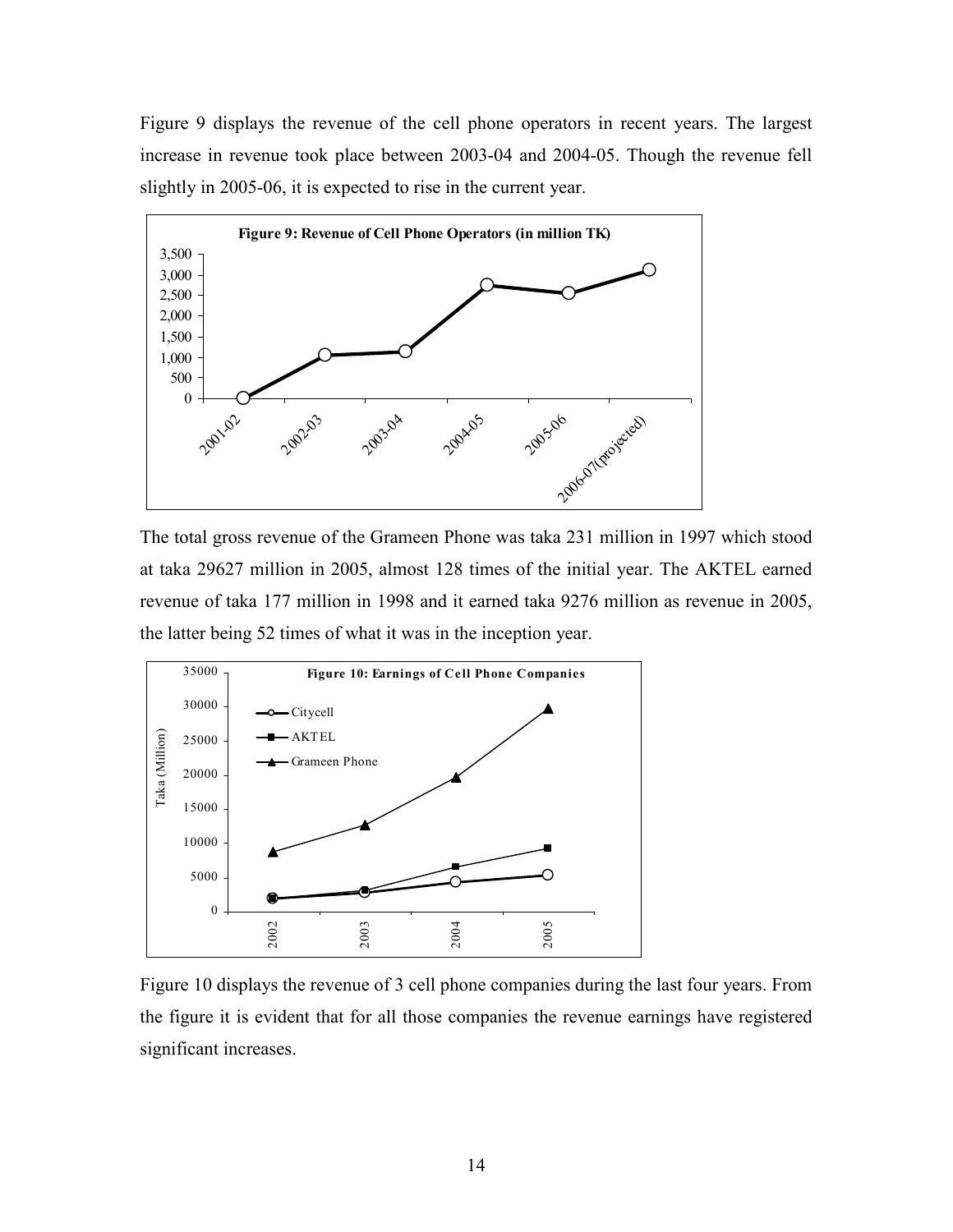

The revenue is distributed according to the investment shares of investors. As a result the greater part of this revenue has accrued to the foreign investors. Following figure 10, in 2004-05, distribution of revenue was 32% to local investors and 68% to foreign investors.

#### 2.2.5 Constraints:

The cell phone operators regard government bureaucracy and political instability as major hindrances. However these two obstacles are often considered as two common problems for investors----both existing and potential. The country usually ranks among the poorest performers in terms of investment climate and corruption. Widespread corruption (involving unofficial payment) in the public institutions usually raises the cost of doing business. It also gives a wrong signal to potential investors.

The cell phone operators viewed various types of license fees and annual fees etc. imposed by the BTRC as constraints. Also taxes being levied on SIM card and scratch card are increasing their prices substantially. Moreover, the supplementary duty imposed by the National Board of Revenue (NBR) raise the price of the service provided.

In the last two or three years, the competition has increased substantially in the cellular phone sector. When interviewed, the Citycell, the once monopoly service provider, described massive competition as a challenge. However this is not a constraint since in an increasingly competitive arena, the inefficient firms are likely to suffer and some of them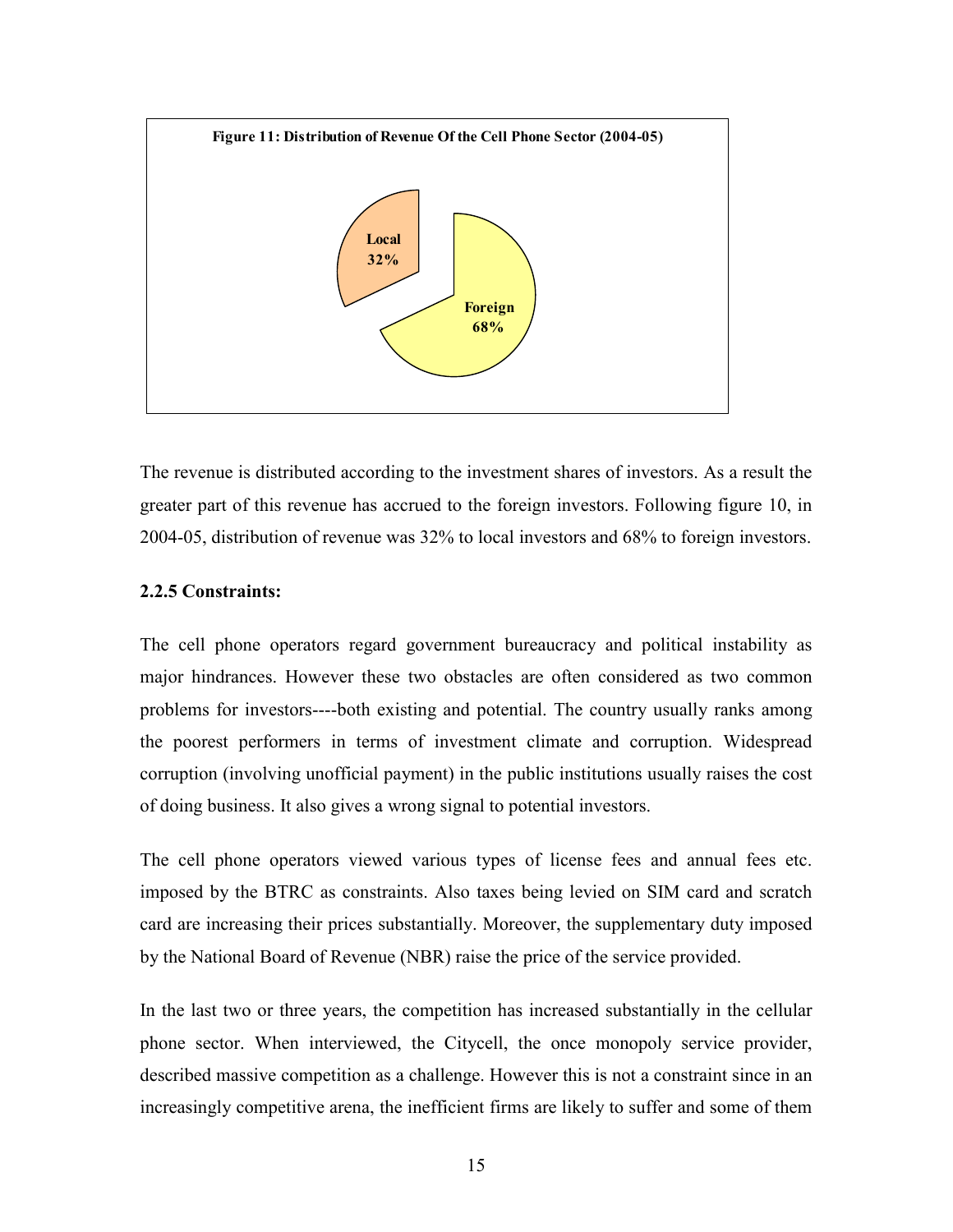even be driven out of the market if their operating policies are not adjusted to the changing market.

# 2.2.6 Corporate and Social Responsibilities:

The cellular phone companies are supporting various socio-cultural activities. They have various Corporate and Social Responsibility (CSR) programs as they consider CSR as an integral part of their overall operation. Ranging from sponsoring games and sports to donation for tsunami-affected children of Srilanka and Maldives, a wide variety of programs have been undertaken by the companies. However, not all the programs are beyond the mere profit-making motive since many of the CSR programs are carried out only to build or enhance a positive market image.

#### Case study: Corporate and Social Responsibilities of the AKTEL:

Chittagong Skills Development Center (CSDC) is the first industry-led, non-profit skills training center in Bangladesh. Its basic objective is to provide a better quality and cost-effective skills training to its corporate members and other private companies involved. CSDC consists of multinational and local companies, business association, non-government organizations, government and multi-lateral agencies including the AKTEL, Ericsson, Bangladesh Board of Investment and the World Bank. CSDC has many advantages as the corporate members share their training resources, technologies, costs, trainers, space and equipment thus ensuring a demand backed timely training without huge investment and delay of building infrastructure. The center thus provides high quality training in a cost-effective manner reducing the dependency on foreign training. This consequently will extend support to a sustained industrial growth and improved competitiveness in the global arena.

By participating in this training, the AKTEL aims to foster the potentials of individual employees while achieving both the company's business goals as well as the employees' professional goals. Through rigorous and continuous employee skills development the company attempts to enhance professional learning, motivation and excellence to meet changing business needs and ensure the company's long run success.

The company sponsored Dhaka Premier Division Cricket League 2005-06, a prestigious and popular domestic cricket tournament. It also sponsored the Armed Forces Day Open Golf Tournament 2005. It has donated a substantial amount to a mosque. The company also conduct a scholarship program for meritorious and financially insolvent students of Bangladeshi student and each year send three such students to the Multi Media University, Malaysia. Recently the company has sponsored a debate competition. Again AKTEL's CSR program covers four broad areas-- enlightenment through education, assurance of better health, environmental protection and poverty alleviation. Under this program the company has donated computer and mobile phone to a school in Chittagong.

Source: Chittagong Skill Development Center.

3. Inter AKT. Inter AKT. Various Issues.<br>Inter AKT. Various Issues.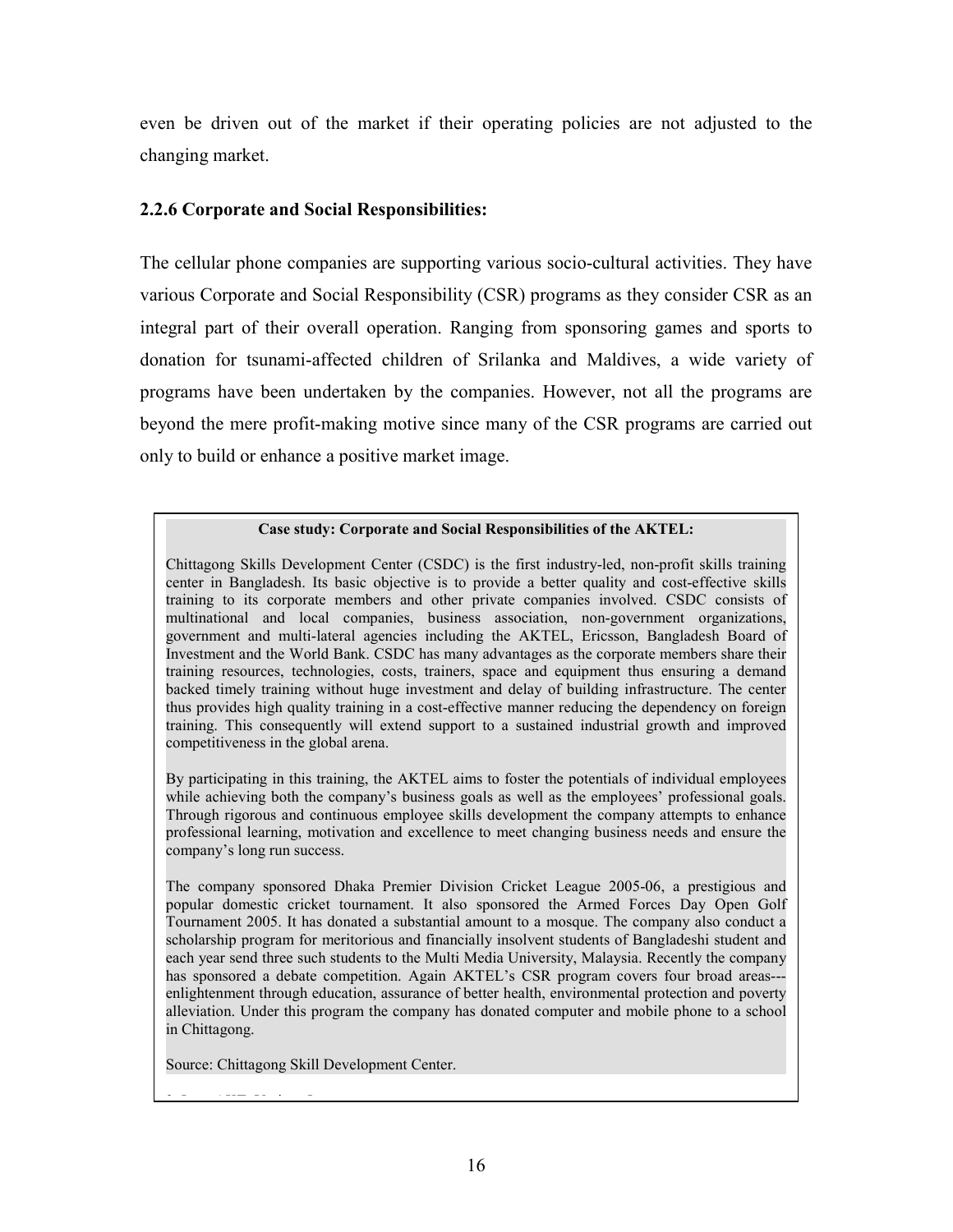## III. Contribution of the Cellular Phone Sector to Poverty Reduction and Economic Progress:

10 years earlier the telecommunication services were inadequate with a teledensity of less than 1%. A highly undeveloped telecommunication sector was a major obstacle for the expansion of business. It also affected the everyday livings of the people. However in the last 8/9 years, thanks to the rapid expansion of the cell phone sector, the adverse impact of the undeveloped telecommunication sector has been mitigated. The cellular phone sector has revolutionized the way people thing, the way the talk and also the way they do their businesses.

# 3.1. Contribution to Government Exchequer:



The earnings of the BTRC have substantially increased because of the rapid growth of the cell phone sector. In 2001-02, the BTRC earned an amount of revenue equivalent to Taka 3.45 crores while in 2005-06 that stood around Taka 654 crores. Given the slower growth of PSTN subscribers, the lion's share of this increase can be attributed to the highly growing cell phone sector.

The GOB has granted licenses to 6 cellular phone operators to provide mobile services nationwide. Each year the government earns an increasingly larger amount of revenue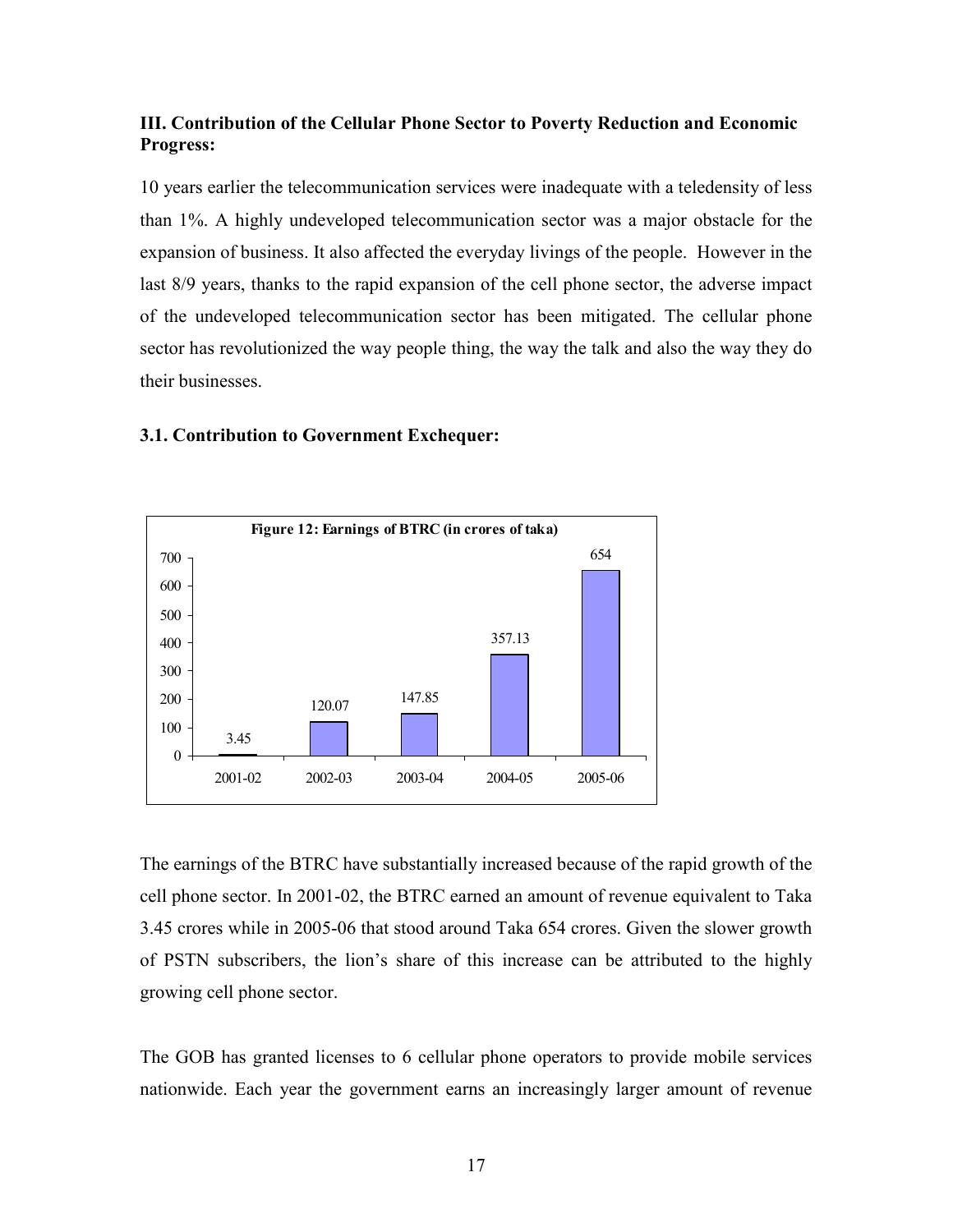from the cell phone sector. The revenue comes in the form of annual license fee which has a fixed as well as a variable component. The fixed amount varies depending on the maturity of the license as it is US \$400,000 for the first five years, US \$800,000 for the second five years and US \$1,600,000 for the third five years. The variable portion of the annual fee is calculated as 1% of the collected rent and call charges. Moreover the Government also receives application fee and an entry fee. For example, the Warid Telecom, the last of the 6 operators to receive a license, paid Taka 20 million as application fee whereas it paid US \$50 million as entry fee.



The cell phone sector has become an increasingly larger contributor to the government exchequer. For example the Grameen Phone has become one of the largest contributors to the Government exchequer. Since its beginning, in the first 8 years of operation the company has contributed around taka 30.46 billion to the treasury on account of various taxes, levies, license fees and interconnection charges. In 2005 the Grameen Phone's contribution to the Government treasury was taka 16209 million which much higher compared to its inception period. Similarly the AKTEL was contributing taka 92 million in 1998 and now it contributes around taka 3677 million to the treasury. Also, from 2004 to 2005, the Citycell's contribution to the treasury has risen from taka 1330 million to taka 2000 million. The contribution of the sector is expected to grow with the expansion and growth of the organizations.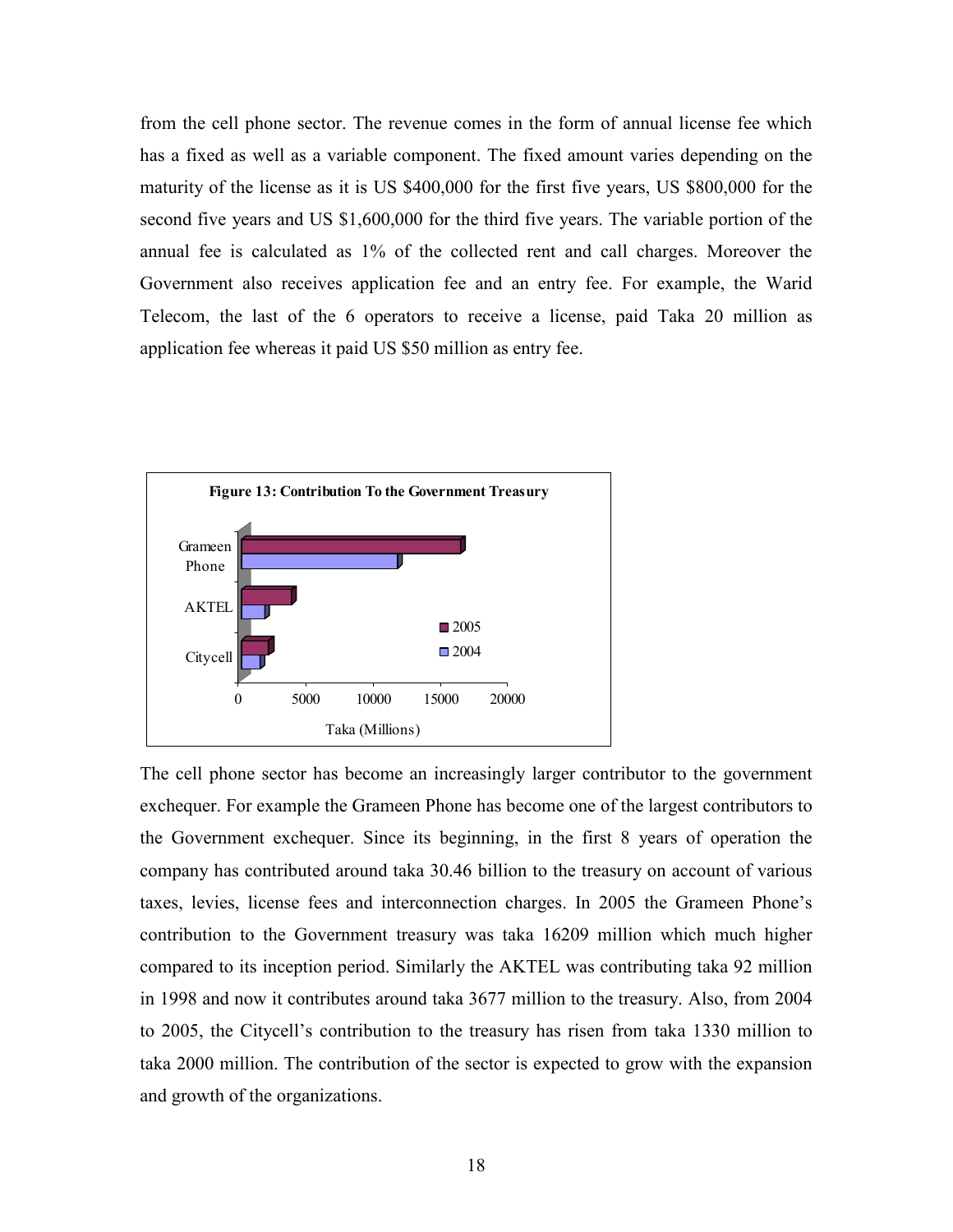3.2. Consumer Surplus: At the individual level the degree of communication has become more frequent and easier after the advent of cell phone. The consumer surplus has increased since a phone call costs much less than a physical trip or other alternatives of information transference. This surplus will depend on the essentiality or the value of the information. The savings range from 2.5% to 10% of mean monthly income for a rural household.

3.3. Linking the Relatives: In recent years labor migration (mobility), both intra country and inter country, has increased. Cellular phone has become the prime way to establish a link between the migrant and his/her relatives residing at some other places. Probably the benefit has been higher for the rural people where the fixed line facility is highly limited and where many people work outside the locality (in cities or outside the countries most as unskilled labors).

**3.4. Remittances:** Information about remittances is now more accurately and frequently available to the family members residing in the country particularly in a rural village. Thus the risk of remittance transfers from overseas has largely diminished.

## 3.5. Employment Creation:

Direct employment generation impact: GP, the leading cellular phone company of the country had an employment size of 1004 at the end of 2004. Most of these people are well educated young generation. If all the market operators are considered and the growth of the sector in the last 2 years is taken into account the direct employment in the sector may well be 6-8 thousand.

Indirect employment generation: The cell phone has provided a large number of people to be self employed by staring phone business. And this number is likely to be much higher than the direct employment figure (Probably around 2.5-3 lakhs).

3.6. Better Market Information and Access: Market information is now more readily available resulting in better market access and coverage and it has benefited the rural and small traders most. Pricing of rural commodities (agricultural products, handicrafts etc.) has largely improved. The role of middlemen has largely diminished as traders can now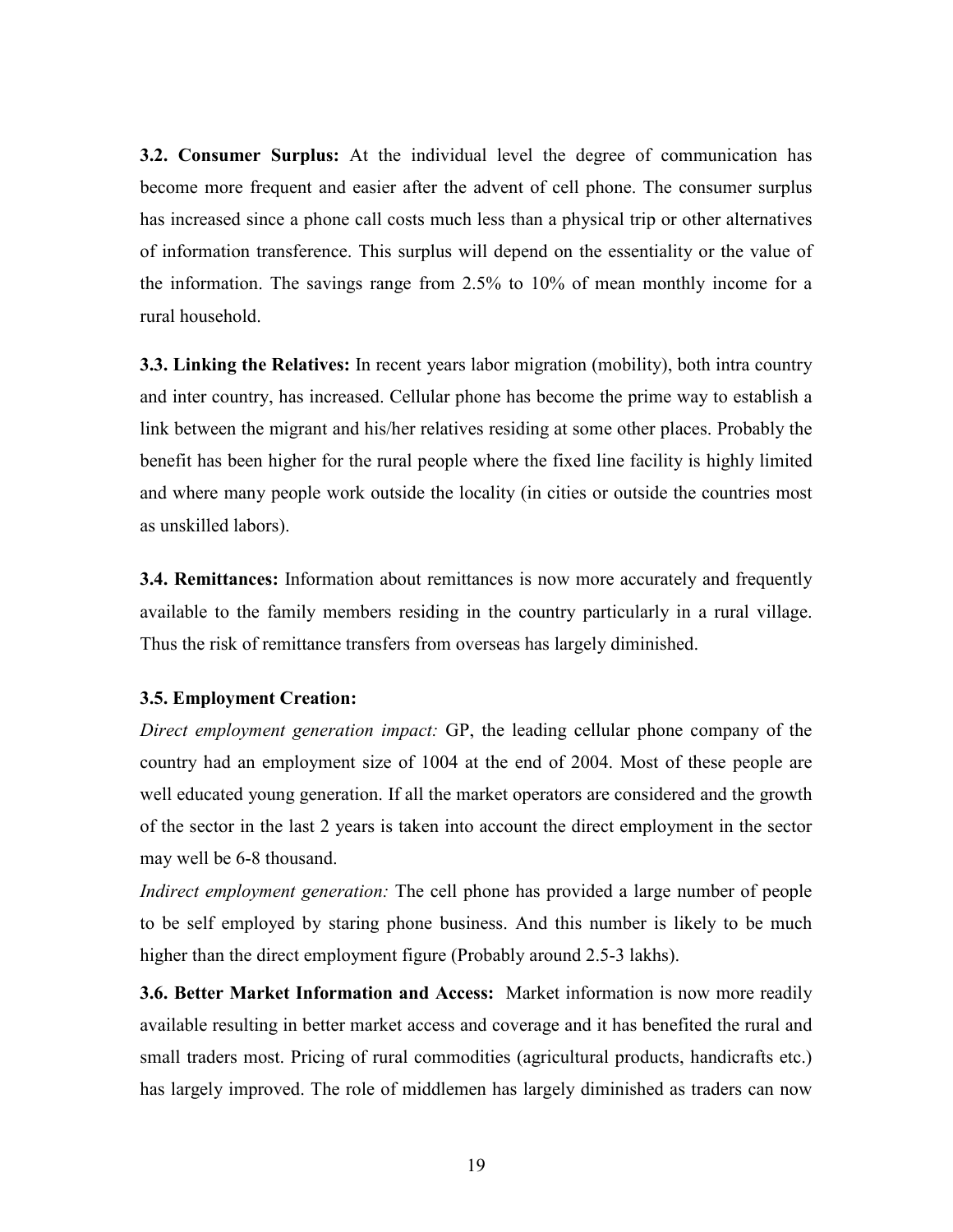directly talk to each other and gauge the prevailing market situation more correctly. For a number of commodities (mainly from rural areas) significant market expansion has taken place. All these are likely to have positive influence on output and productivity. Because of instant information exchange facility provided by the cell phones, market adjustments have become quicker. A better flow of market information also raises the efficiency of the market through greater competition and diminishing the levels of uncertainty and transaction costs.

3.7. Uncertainty: 'What is the price of uncertainty?' If asked though people will answer differently, probably all will be unanimous on the ground that they are willing to pay a price for a reduced level of uncertainty. Perhaps the most important and genuine impact of cellular phone is that it ensures instant flow of information between individuals thus helps to create a sense of certainty. Hence, increased and more accurate flow of information has diminished the extent and impact of uncertainty at the individual level. However the benefit from diminished uncertainty largely depends on the relationship (correlation/connection) between individuals (ranging from kinship to trade).

3.8. Improved Decision Making: The increased use of cellular phone has improved the decision making process where previously information gap was playing a role.

3.9. Empowering Rural Females: In rural areas many women now are the owners of cellular phones. They use it for communication and more importantly they sell the phone service and earn a significant portion of family income. Also female traders (women selling various home made products) have benefited from the cell phone. So the advent of cellular phone has directly/indirectly increased the economic opportunities for women which in turn imply a higher level of female empowerment.

**3.10. Health Information:** With the help of the cellular phone people are now able to communicate with health service providers more easily.

**3.11. Community Services:** The cell phone companies are involved with various community services:

a. Fund raising program for human welfare.

- b. Promoting sports and sponsoring various sports tournament.
- c. Participation in flood relief program.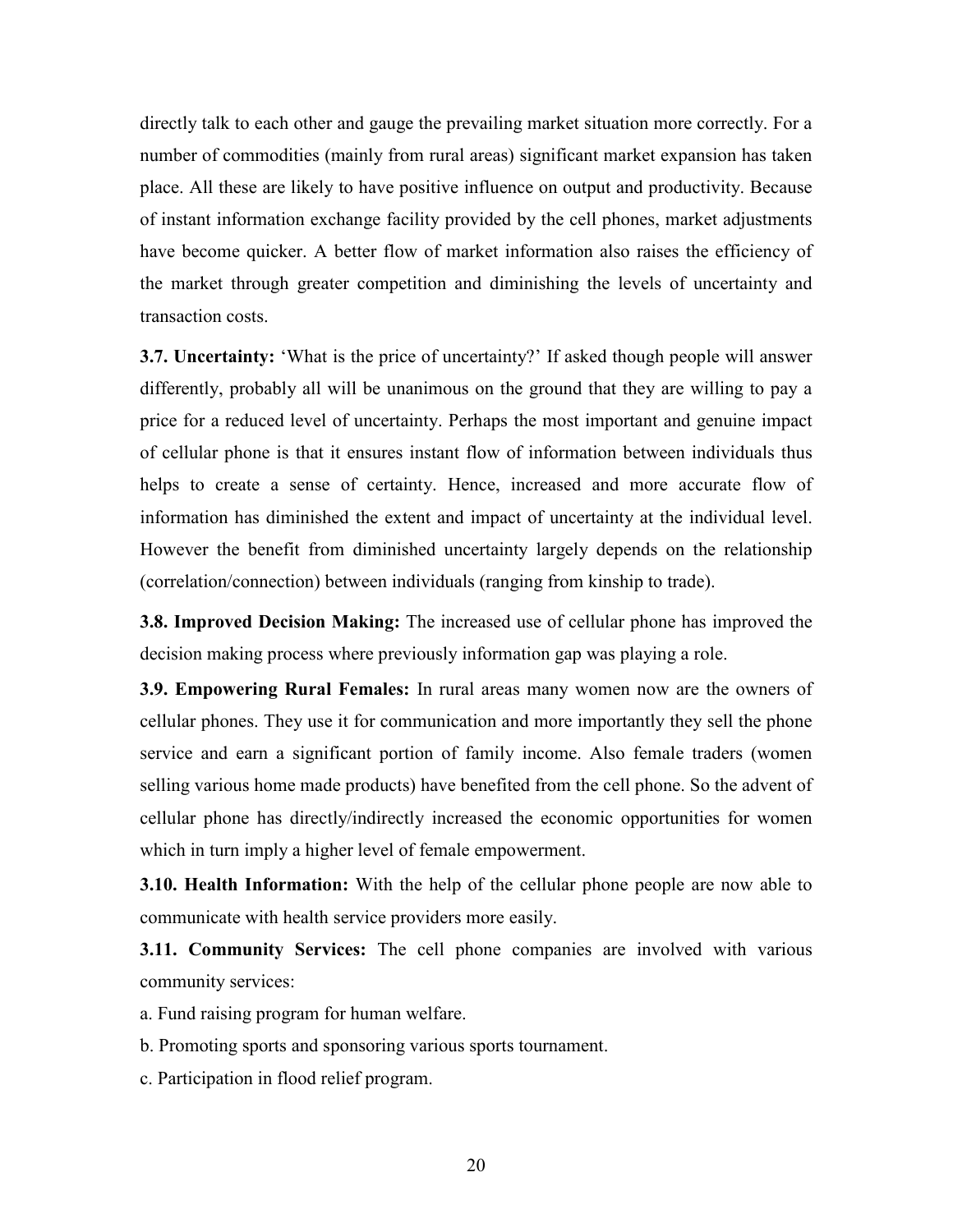d. Promoting various issues to raise social consciousness (promoting awareness about earthquake, supporting the Acid Survivors Foundation etc).

e. Helping the disabled children (supporting their education and improvement of learning ability).

f. Helping the orphan children.

g. Computer donation program (The Grameen Phone donated 100 computers to schools in rural areas whereas the AKTEL donated computers in a school in Chittagong).

h. Distributing warm clothes among the distressed people during winter.

i. The Grameen Phone has contributed to some UNICEF assisted programs to improve the quality of primary education in the country.

j. The cell phone companies have also sponsored a number of socio-cultural events like poetry festivals, art exhibitions etc.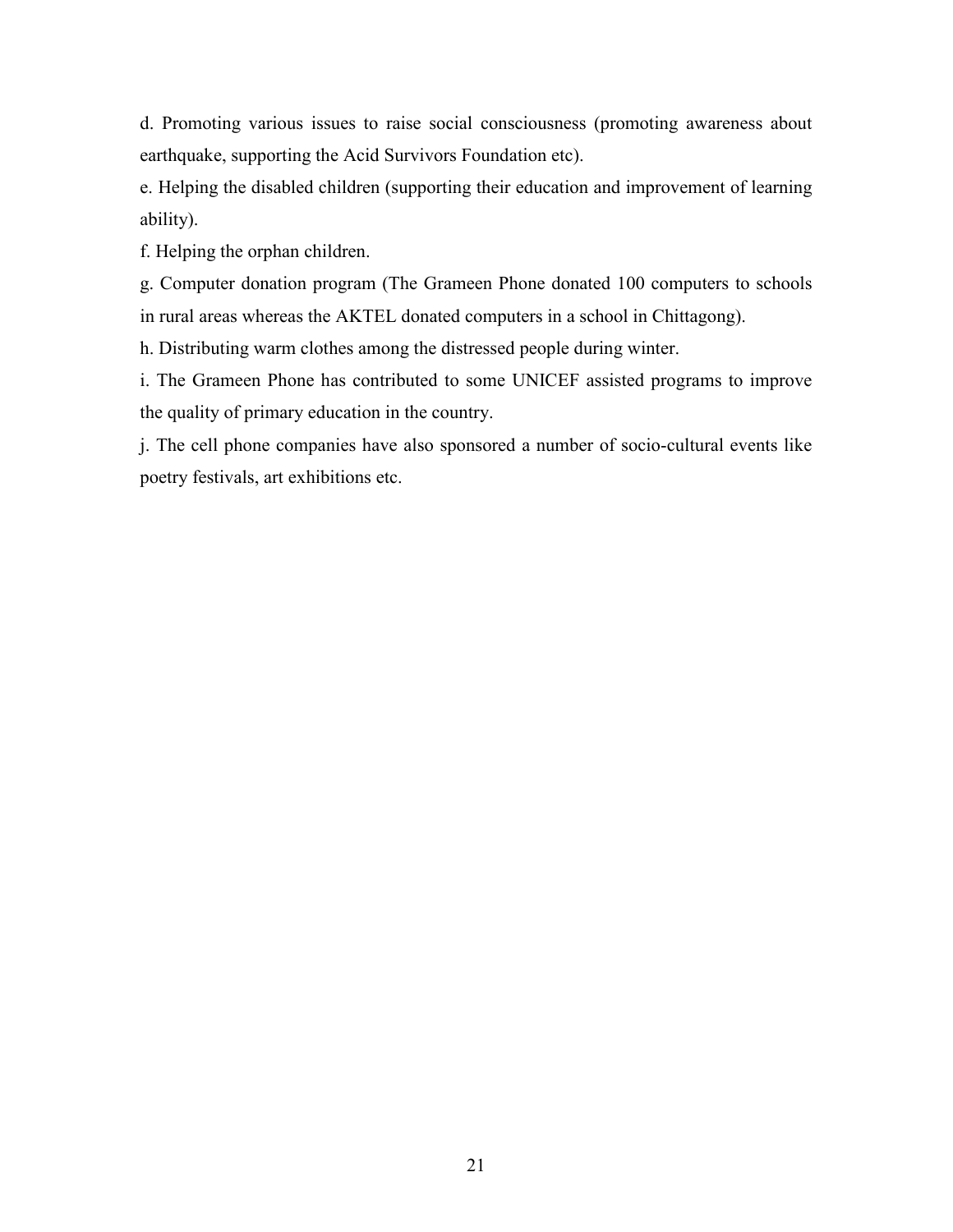

Chart: The cell phone sector and poverty reduction

Poverty Reduction: The cell phone sector is exerting direct and indirect impacts on poverty alleviation. Owing to the liberalization measures in the telecommunication sector, the evolution of the cellular phone industry took place and now it is experiencing a rapid growth (more than 100% per year). This sector has generated both direct and indirect employment opportunities for many people. Especially the indirect employment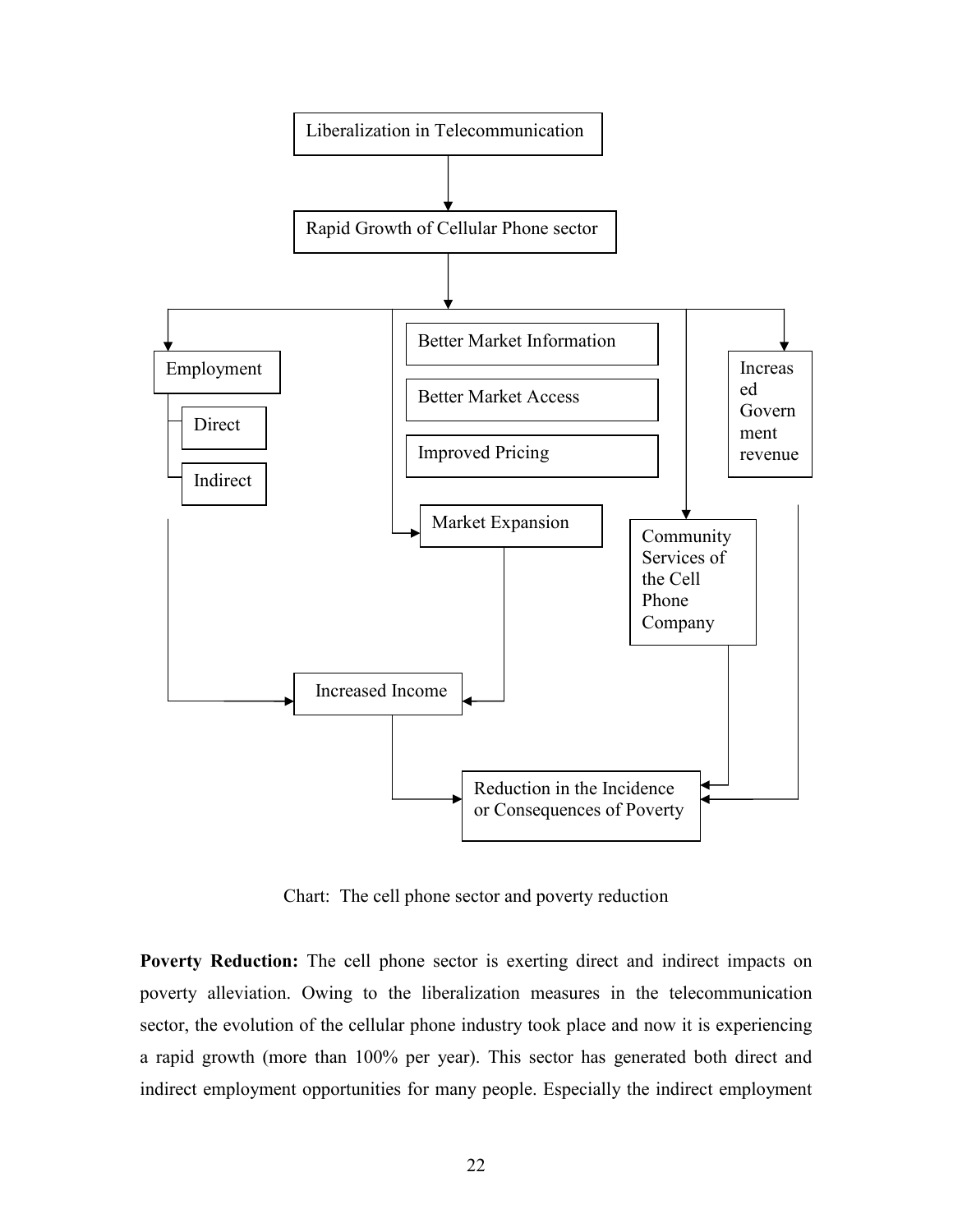generation has been immense. Also the improved flow of information between individuals has increased overall market environment by reducing the uncertainty related obstacles and thus resulting in market expansion (in terms of quantity or revenue). All these are the direct sources of income. So the evolvement and the growth of the cell phone sector have influenced the existing poverty situation by providing new/more income opportunities for people. Also the government is receiving huge revenue from this sector which may enable the government to take more anti-poverty measures as more resources are now available. The cell phone companies are also involved with a number of community services, some of which help the poor most (flood relief program, fun for human welfare, computers for rural schools). Hence, the cellular phone industry has important contribution in reducing the incidence or the consequences of poverty.

Case Study: The Village Phone (VP): The GP introduced the village phone program in 1997 somewhat successfully combining rural development with telecommunications investment. The number of village phone is now 110,000. 44% of the VP calls are social calls while 42% are discussions of financial matters (remittances). A phone in a village is not only a means to communicate but also a tool to fight against poverty and hardship. Household enterprises are now more able to take advantage of market information to raise the profit level and decrease production expenses. The village phone is also a source of income for the operating family. The income of the village phone operators is around 24% of the household income on average and in some instances it is as high as 40% of the family income. Since the village phone is usually given only to females, it has also contributed to women empowerment.

Jamirunnesa, a village phone user of Jolarpar, a village 20 miles north of Dhaka, uses her cell phone to inquire about the latest poultry prices (she owns a poultry farm). Monir, her neighbor, comes here to talk with his brother who works in Malaysia. Jamirunnesa, the 38 year old mother of four, bought the phone with loans from the Grameen Bank. The woman having no formal education now earns Taka 2500 monthly as profits from the cell phone. She has repaid the bank loan that she took 10 years earlier and now owns a poultry farm and also a piece of farm land. She even saves a portion of her income in a commercial bank. The village phone has changed the life of many rural families in Bangladesh.

Source: 1. Grameen Phone Annual Report, 2004.

2. Don Richardson, Ricardo Ramirez, Moinul Haq. Grameen Telecom's Village Phone Programme in Rural Bangladesh: a Multi-Media Case Study. March 17, 2000

3. The Portsmouth Herald. Cellular phone services transform Bangladesh villages. Tuesday, February 22, 2000.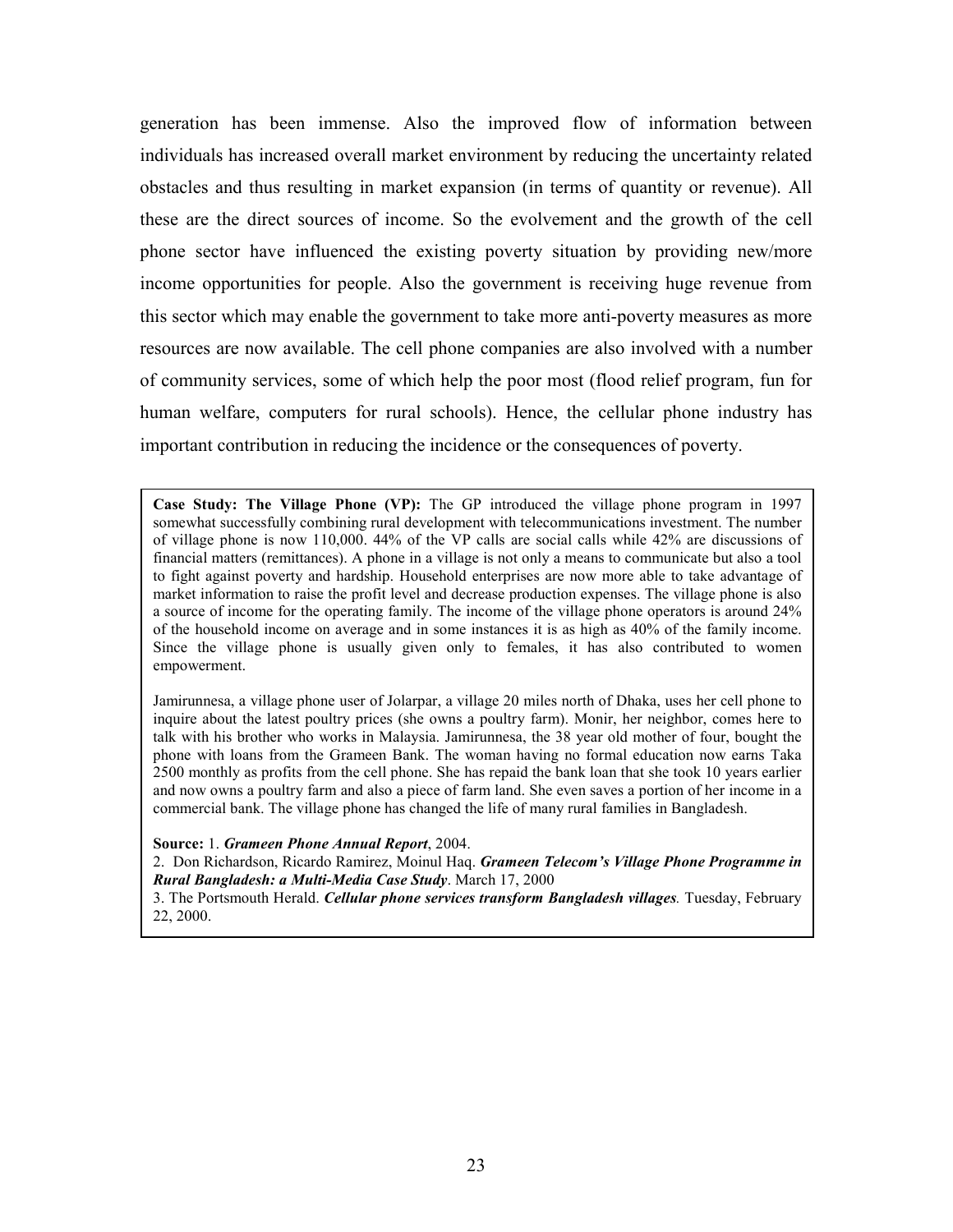# IV. The stakeholders' views regarding the Cell phone sector and the extent of liberalization:

Interviews were carried out with some key and informed stakeholders to better understand the weaknesses, constraints and prospects of the cellular phone sector. The stakeholders interviewed are:

1. The regulatory authority: BTRC

2. The service providers: Grameen Phone, Aktel, Banglalink, Citycell and Teletalk.

3. Consumers: Consumers were selected from different segments of the society (urban users, village phone users, rural traders etc.).

It is interesting to note that most of the stakeholders were aware of the impact of the liberalization though most of the consumers were not aware of the exact regulatory changes that had taken place.

The stakeholders were unanimous on the fact that the access to cellular phone services has increased highly in recent years. Almost all of them directly/indirectly pointed to the teledensity of the country that has increased from 1.07 to 9.97 in the last 5 years. This was recognized as a great achievement and they felt that this success almost wholly owe to the increased liberalization of the cellular phone sector.

Due to increased competition the call charges have fallen significantly in the last decade. In the mid 1990s when the Citycell was the sole operator in the market, it charged more than taka 90 thousand for a handset plus connection. The same company, in 2006, was offering a handset with connection only at taka 2999. This is what increased competition has caused. All the consumers interviewed mention this benefit of increased competition. In 2001, the call charge was taka 16 per minute. But now it ranges between taka 1.00 and taka 4.40. Even then, many of the stakeholders believe that the call charge is still higher and further competition will reduce it leading to greater consumer benefit. The stakeholders also mentioned that liberalization has increased the choices of the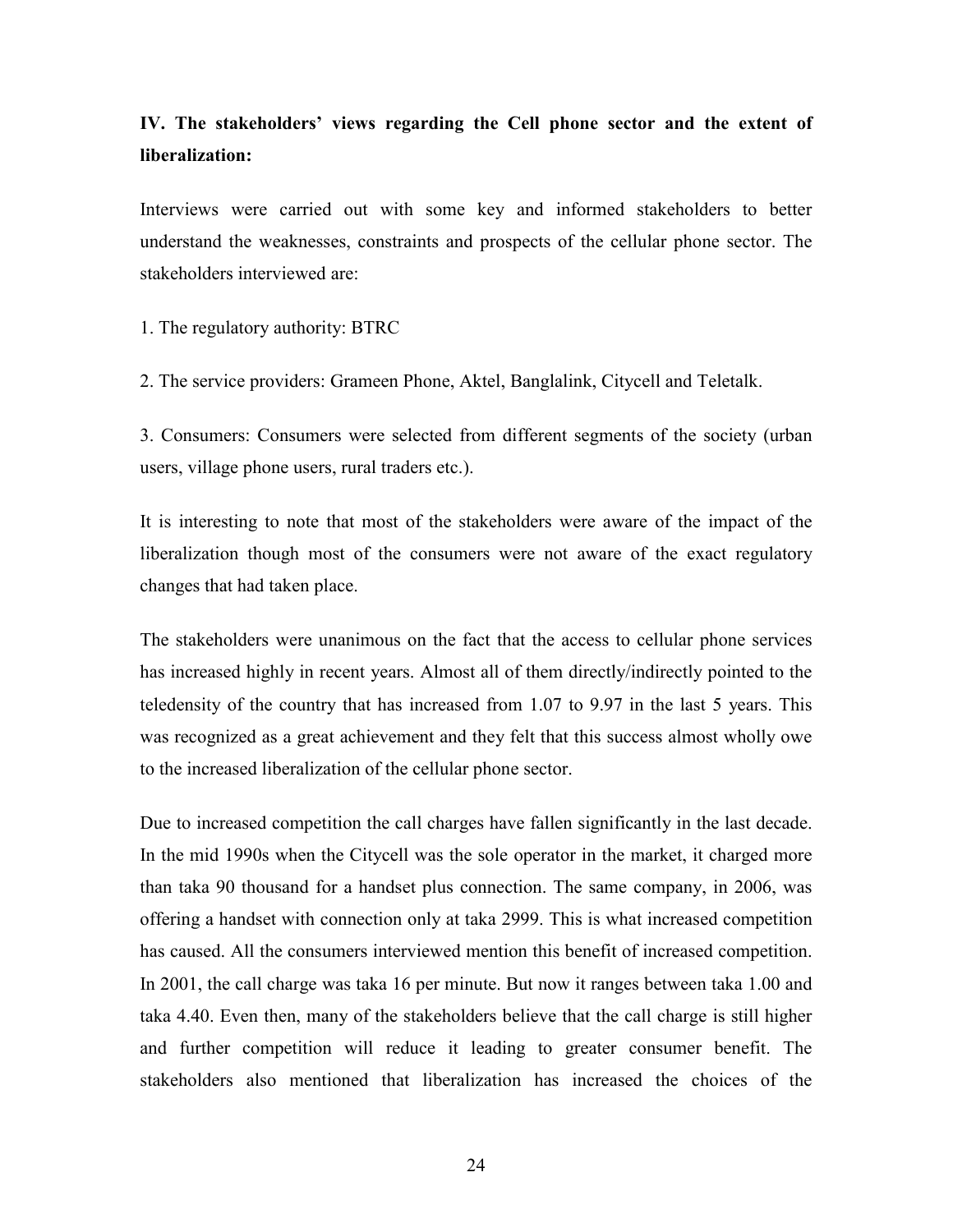consumers. At present a variety of handsets are available in the market whereas few years earlier the cell phone companies were offering handset plus connection hence limited choice for consumers. Also the service-options offered by the operators have also increased (to a large extent such offers came after Orascom bought Sheba and started operating as the name of Banglalink ).

Among all the sectors in Bangladesh, the stakeholders think that, the cell phone sector has experienced the most rapid growth in recent years. A huge amount of foreign investment has flown to this sector which has certainly benefited the local investors as without sufficient fund they were unable to come forward with investment in this sector.

Many of the stakeholders think that the rapid growth of the cell phone sector has created demand for skilled labors. Most of the employee in this sector is young in age and their high paid job has ensured economic security to at least 6-8 thousand families which mean almost 30-40 thousand people have benefited from the direct employment opportunities offered by the cell phone companies. The indirect employment generation by the cell phone sector is even more. Many retailers or service centers have grown. Also many people have started businesses by selling phone calls. The impact has been such that many stakeholders believe that around 2.5-3 lakhs people have been saved from the web of unemployment by the indirect employment generation impact of the cell phone sector.

Diffusion of technology is also another aspect of the sector's contribution that has been identified by the stakeholders. Local employees are being introduced to advanced technologies and they are being trained thus raising their level technical skills.

Though the stakeholders appreciated the current level of competitiveness in the sector, they think that the degree of competition must be increased by allowing more firms to operate in the market. Though the market has moved far away from being a monopolistic one, there are only a few operators in the market. According to the stakeholders, the role of the regulatory body is crucial here since collusive oligopoly may arise in its 'tacit' form. However, some of the consumers accused that the cell phone companies are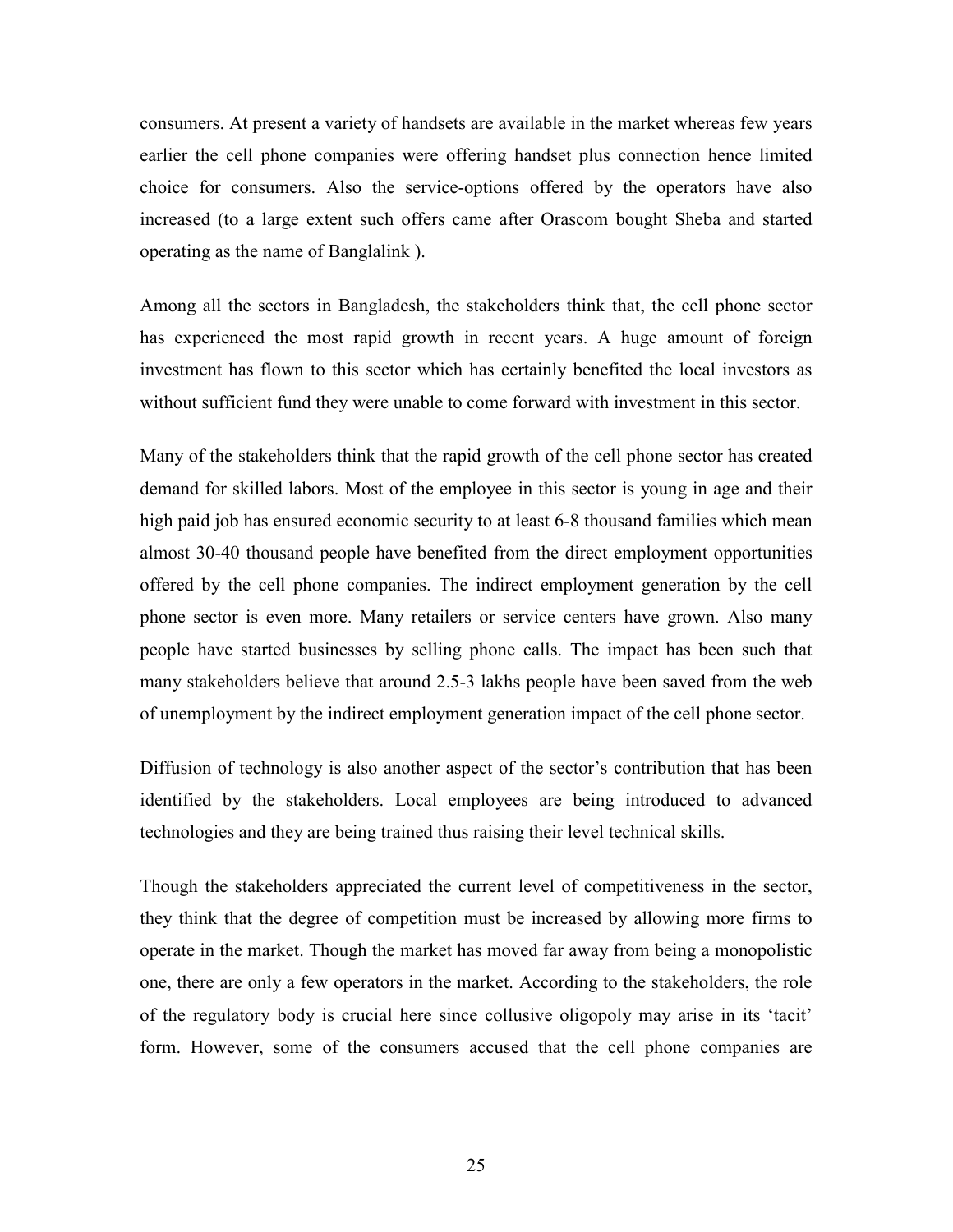influencing the regulatory authority in not allowing large international companies to enter the market.

The service providers comment that the tax burden on handset and telecom equipment is high in Bangladesh. In their opinion this is hindering the growth of the sector. Also the tax on handset is raising its price and keeping it above many consumers' willingness-topay level. This tax on handset is also encouraging the smuggling of handset and many think that around 40% of the handsets available in the local market have entered the country illegally.

According to the stakeholders inadequate PSTN access for the cell phone is also an obstacle for its growth. At present only 10% of the cell phone users can make calls to fixed phone users. The stakeholders think that all the cell phone subscribers should be allowed the PSTN access.

Some of the stakeholders held the view that lower access to electricity is also a problem because in many rural areas people do not use cell phone for difficulties in recharging the battery. According to them if cell phone could be charged using the sunlight, then its use would have been much higher.

In 2004-05, the cell phone companies earned a total amount of USD 49.9 mill. 68% of the investment in the cell phone sector is foreign investment. If those foreign investors transfer all their earnings outside the country, which they are allowed to do, that will draw around 10% of the country's foreign reserve. It should be a great concern since this may significantly influence the value of the local currency. This view was reflected in the opinions of the stakeholders. Some of them went far to say that the repatriation of profits by foreign investors was a reason for the depreciation of Taka in recent times.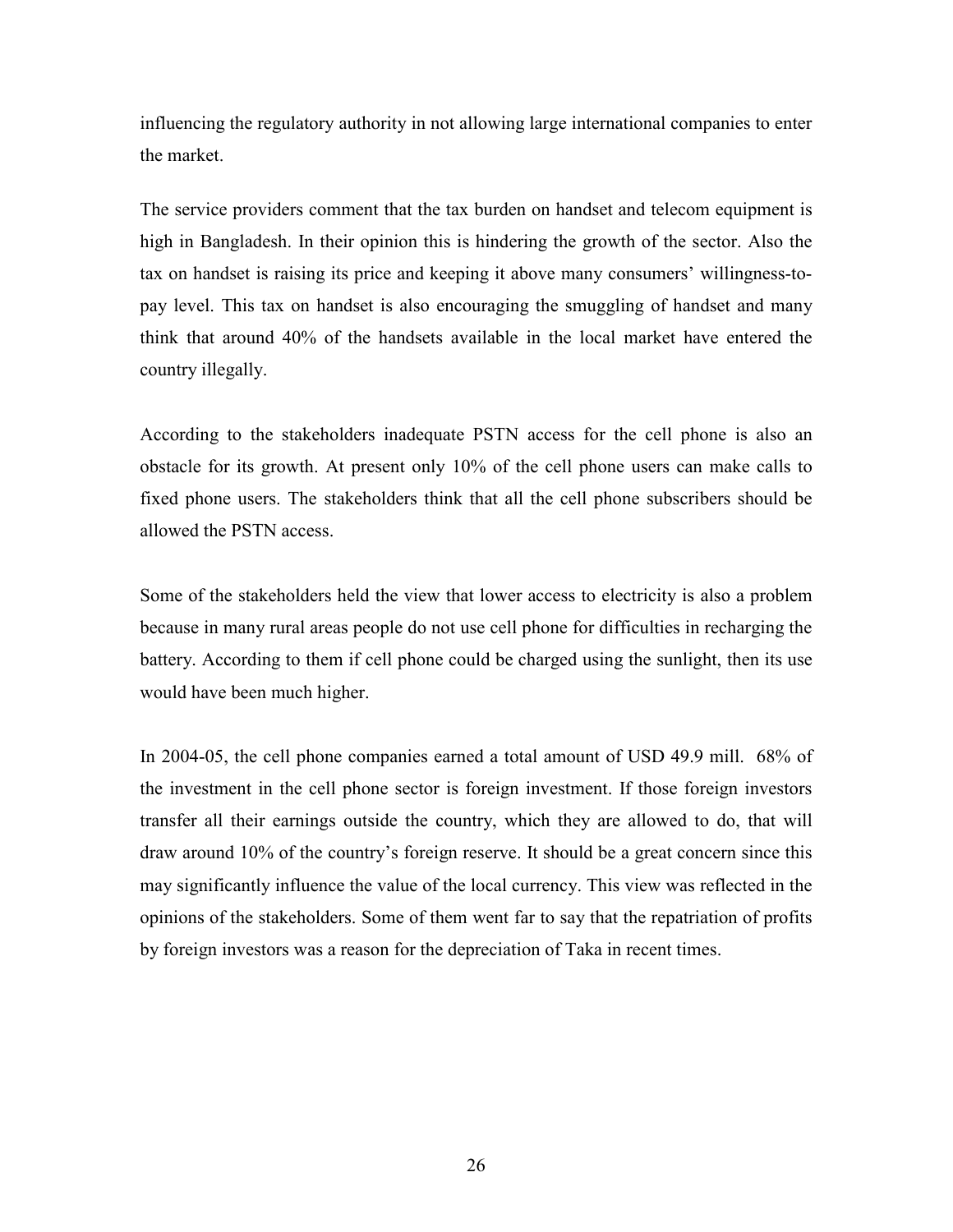#### V. Conclusion:

There is no denying that because of liberalization in the telecommunication sector, the cellular phone industry has developed and now growing at more than 100% per year. Though at the beginning there was a monopoly operator, in recent years the level of competition has increased in the sector. However there are further scopes of market efficiency as well as consumer benefit if the level of competition is increased by allowing more firms to operate in the market.

Six years earlier Bangladesh had the region's highest tariff rate on handset import (65%) which has fallen significantly in recent years. But still the mobile set tax is Taka 300 per set. The stakeholders think that the high price of the hand set is an obstacle to the sector's growth. The policymakers should think over this issue.

One concern is that though the subscriber base is expanding significantly, the cell phone operators are often unable to provide good quality service to all the subscribers. Problem with the network is a common phenomenon with most of the operators if the subscriber is in some remote village, far away from big cities. The cell phone companies should concentrate on network building and the improvement of the quality of service.

The major portion of the population is still not connected. Rural access to cell phone is still very low compared to urban areas. Hence, the current growth of cell phone sector seems to be biased against rural areas especially against the poor people even though some efforts have been taken to reach the poor. To reach the poor handset price and call charge should be reduced or special offers for the poor should be introduced. However, the government may use a part of the revenue earned from the sector to help the expansion of ICT infrastructure in rural regions.

Since a large portion of the country is still out of the network of mobile phone, the cell phone companies should increase the number of base stations to increase the area under the network. Not all the companies have introduced new products, services and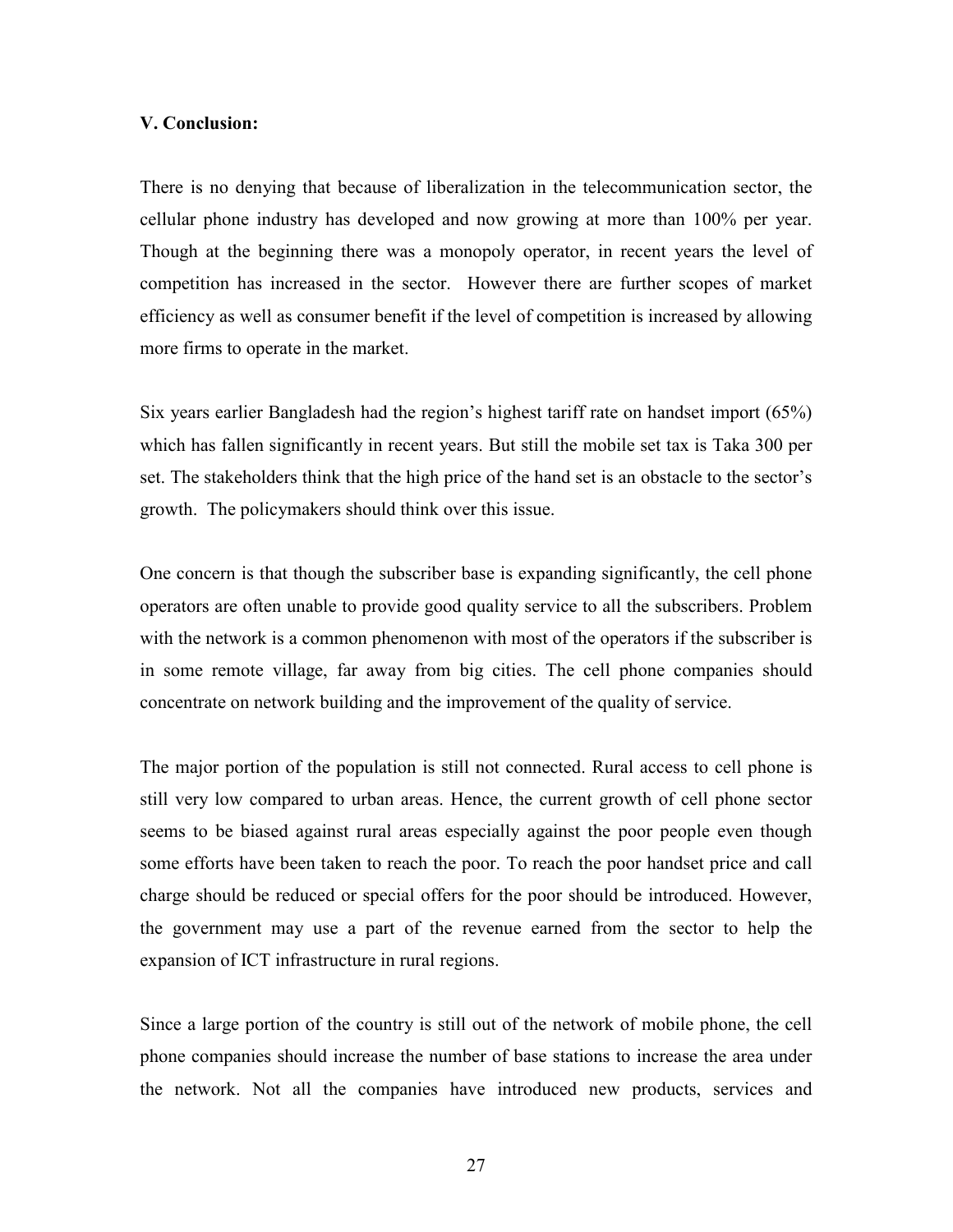technologies in the domestic market. Though the 1800 MHz frequency base stations are likely to improve the quality and enhance the call handling capacity of the base stations thus certainly adding to the consumer satisfaction, the cell phone operators are yet to deploy 1800 MHz frequency base stations all over the country.

The regulatory authority should ensure a fair playing field for each and every operators of the country just to make sure that none gets any unreasonable advantage over their fellow operators.

The regulatory authority and the cell phone operators should act together to improve the access of new subscribers, especially that of the poor people. If they can be reached, the low telephone penetration rate of the country will increase and the live and livings of a large segment of people will be changed.